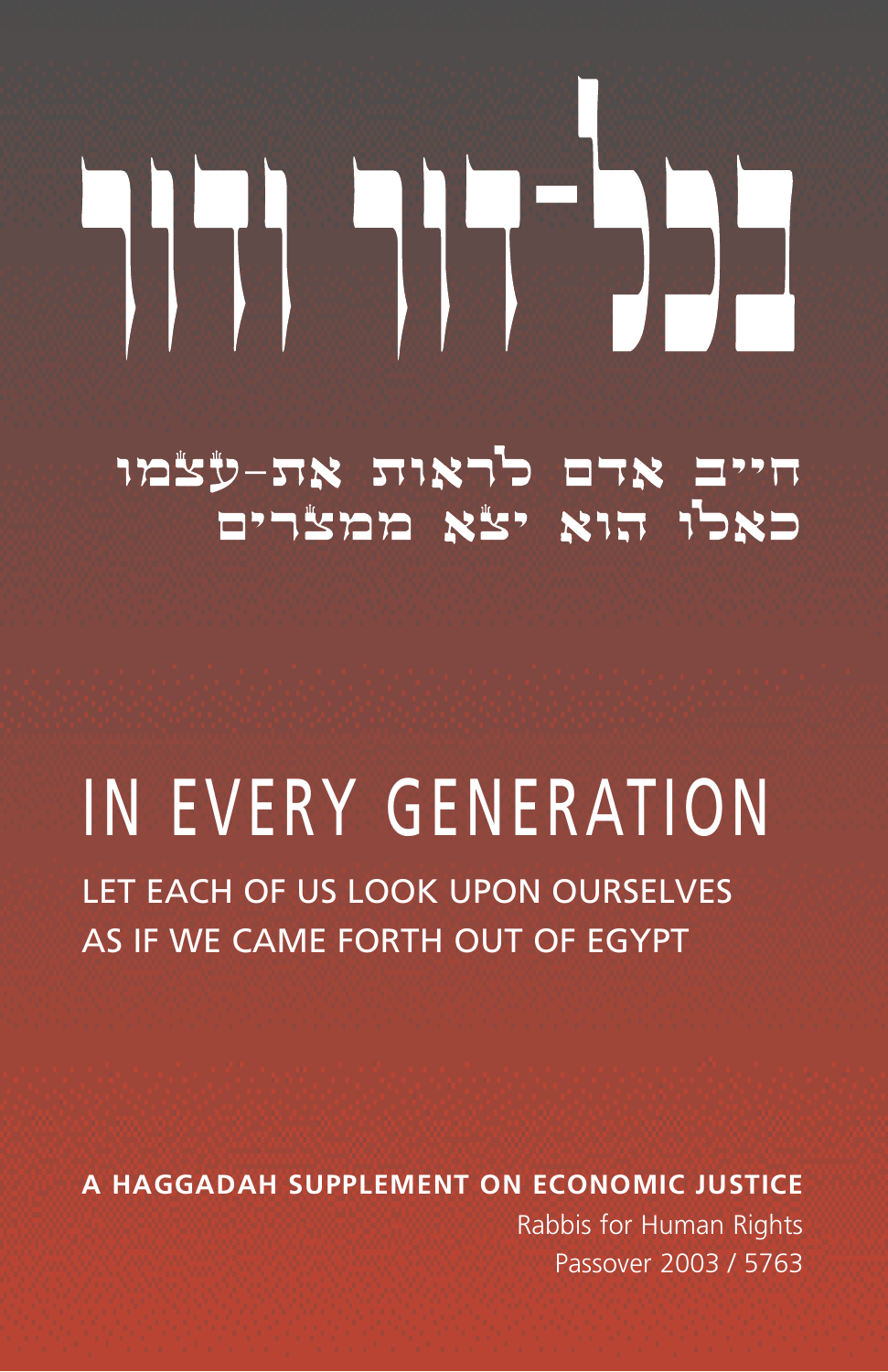### **WHO SITS WITH US AT OUR SEDER?**

**from Rabbis for Human Rights Israel**

**/** *Eloheinu v'Elohei Kadmoneinu (Avoteinu v'Emoteinu),* our God and God of our ancestors, we are gathered around this seder table as / *b'nei khorin*, free people who still remember the long years of oppression. We have vowed never to become oppressors ourselves. Yet we know that we have hardened our hearts to those who have paid an excessive price for our people's prosperity and security in Israel. On this Feast of Freedom we proclaim our determination to banish Pharaoh from our hearts and we reaffirm our commitment to universal human rights.

Tonight we leave a place at our table for those who remain victims of oppression. We particularly remember:

### **Foreign workers—the "stranger" in Israel today?**

Brought to Israel with promises of excellent working conditions, many foreign workers quickly find a very different reality. Crammed into substandard housing, they live without even the most basic amenities. Passports confiscated, they are at the mercy of their employers. Without health insurance, they are forced to lie ill or injured in their infested quarters, or are forced to fly back to their countries of origin, where they cannot press claims for compensation. Sometimes they are beaten by hired thugs if they dare to cross their masters. Tonight the struggle of foreign workers to free themselves from their Israeli taskmasters is our struggle. (see http://www.rhr.israel.net/workers.shtml)

### **Trafficked women—the slave in Israel today?**

During the last ten years, an estimated 10,000 women have been trafficked into Israel for prostitution. Immediately after entering Israel, they are taken to locked apartments or brothels where they are subject to intimidation and repeated rapes. Their papers are confiscated and they themselves are sold at auction. They are forced to prostitute themselves without pay until they have worked off their "debt" for transportation. They are threatened that, as they are in Israel illegally, they will be locked in jail for life if they complain to the police. Some women come with an idea of what kind of work awaits them. Others are tricked into thinking they will get legitimate jobs, like *au pair* or waitressing. None anticipate the harsh treatment, truly slave-like, that they encounter in Israel. Tonight, their struggle to be freed from these conditions is also our struggle. (see http://216.239.33.100/search?q=cache:MJB sJPtsOkC:www.qweb.kvinnoforum.se/misc/israelun.rtf+%22 Jerusalem+report%22+%22trafficking+in+women%22&hl=en&ie=UTF-8

### **Sweatshop laborers—the slave in our modern global economy?**

In a Manhattan sewing shop, a young immigrant works seven days a week, from early morning until late at night. The owner punches the worker's time card after eight hours, but he must keep working to keep his job, even though he is never paid overtime. The garments he makes are sold at big name stores such as Lord & Taylor. A thousand miles away, in a factory in Guatemala, a young woman works around the clock earning pennies making men's dress shirts. To get better wages and working conditions, she and her coworkers fought for ten years to win a union. After they won, the shirt company closed their factory and moved the work to lower-wage sweatshops nearby. Now she makes the same shirts, but is back to working long hours.

Tonight we stand with workers all over the world who struggle for decent wages and decent working conditions. Who else do you want to invite to sit with you at your seder table this year?

### **NEXT YEAR IN THE RESTORED JERUSALEM, WHERE WE HONOR THE IMAGE OF GOD IN ALL**

*Happy are those who act justly, who do right at all times (*Psalms *106:3)*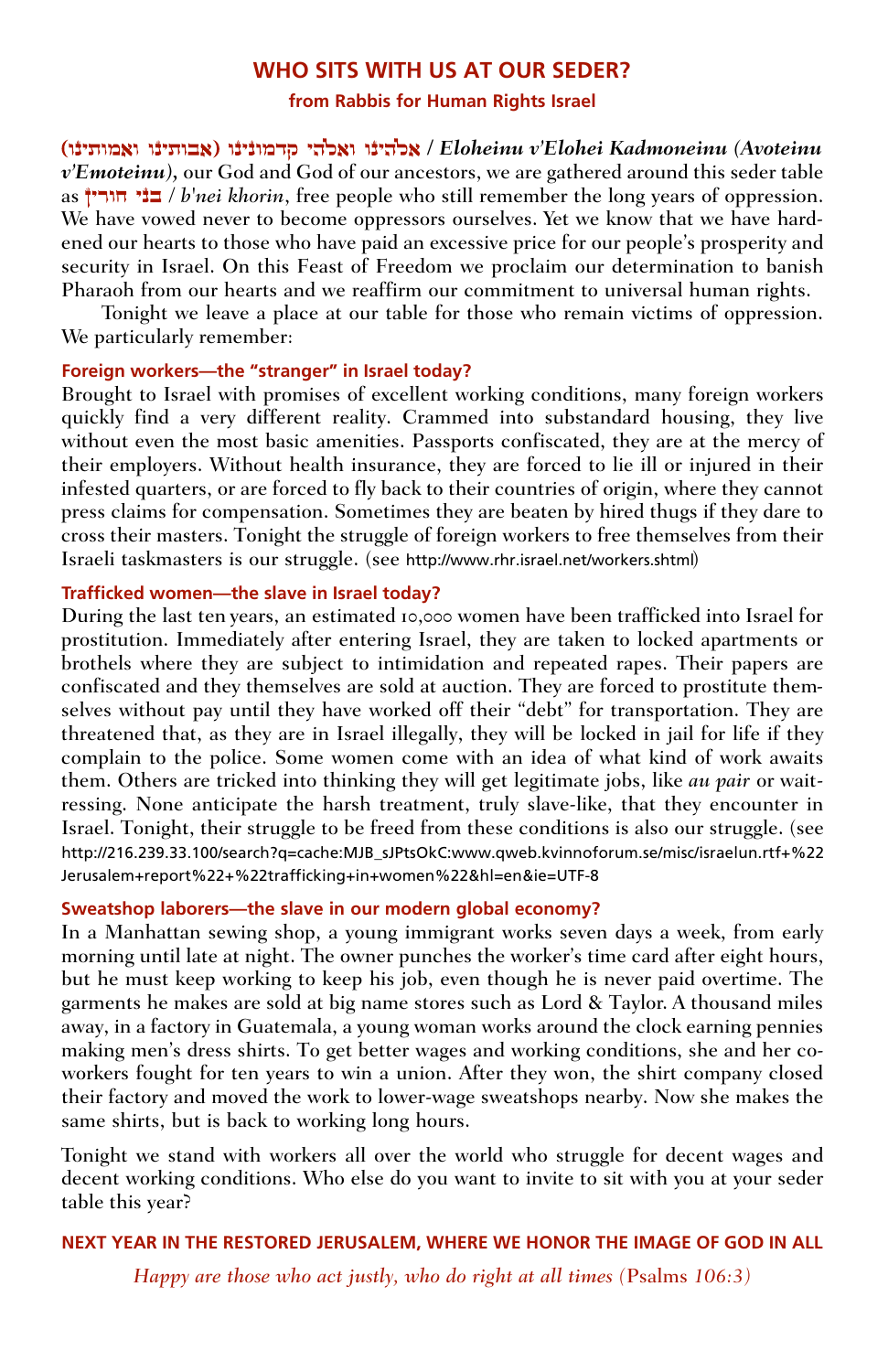"In every generation let each of us look upon ourselves as if we came forth out of Egypt" *Haggadah*

"You shall not oppress the stranger, for you know the heart of the stranger, as you were strangers in the land of Egypt" *Exodus* 23:9

In this generation, inspired by these teachings, Rabbis for Human Rights in Israel diligently and courageously applies the teachings of Pesach to our contemporary reality. Rabbis for Human Rights is the the only multidenominational rabbinic organization in Israel that gives voice to the Jewish commitment to human rights. Through education and advocacy on issues of economic justice and other human rights, Rabbis for Human Rights pursues the vision of an Israel that fulfills the dream of the Jewish people as articulated in the Declaration of Independence of the State of Israel.

Every year for Pesach, Rabbis for Human Rights Israel has selected a text to be read by American Jews. This year Rabbis for Human Rights - North America is pleased to offer a *Haggadah Supplement* that expands on this year's text from Israel with additional readings, rituals and songs. The *Supplement* by and large follows the order of the traditional seder. It is designed to be used with whatever *haggadah* is used in your home.

The central question of our *Haggadah Supplement* is: "Are economic rights a basic human right?"

Economic justice has been a central concern of Rabbis for Human Rights in Israel. Our colleagues in Israel join in coalition with other social justice groups in Israel to advocate for budget priorities that protect the rights of the most vulnerable. Even today, when issues of war and peace, and issues related to the Israeli-Palestinian conflict, are of such urgent concern, it remains important to continue the long-term effort to secure economic justice both in Israel and in America.

For many years, Israel had one of the smallest gaps between rich and poor in the entire world. Today, Israel has the second largest gap of all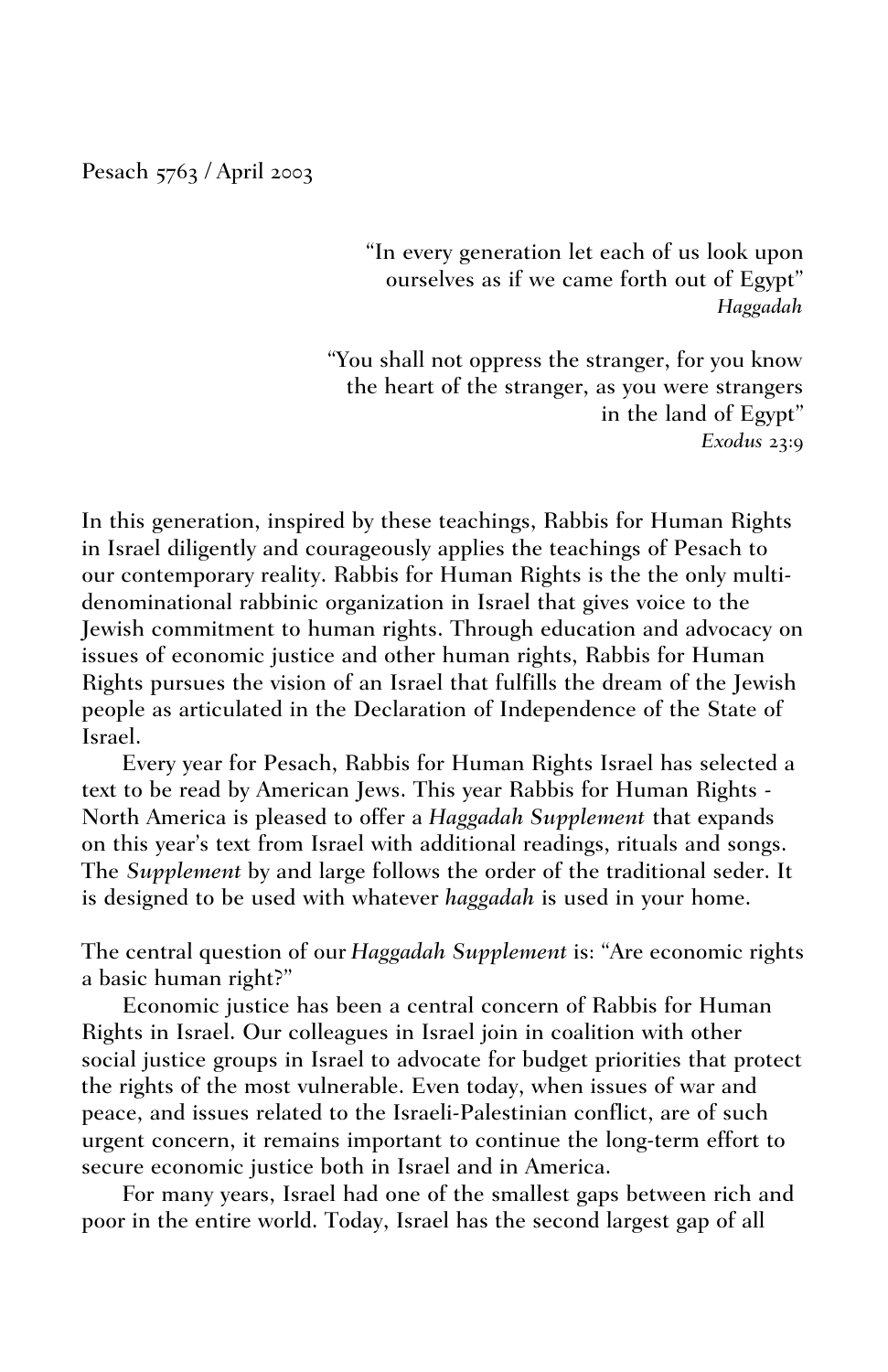industrialized nations, second in fact only to the United States. This *Haggadah Supplement* is directed primarily to American Jews to focus our attention on this economic inequity in Israel and the United States and on our religious obligation—rooted in the story of Pesach—to be advocates for those who are poor and vulnerable.

The *Haggadah Supplement on Economic Justice* continues the series of materials created by Rabbis for Human Rights - North America for American Jews. In our first year of operation we produced a *Yamim Noraim Resource Packet* for rabbis and a *Haggadah* for *Tu B'Shvat*. In the coming year we will offer a video with an educational guide on the work and vision of Rabbis for Human Rights in Israel. We also hope to develop weekend study programs on Judaism and Human Rights for synagogues, rabbinical schools, and other Jewish institutions.

It is our hope that this resource will enhance your celebration of Pesach and we invite you to support our work and the courageous work of our colleagues in Israel.

This year the image of God in our world is marred by the suffering and pain that we as human beings inflict on one another. We hope that the words of this supplement will inspire us to take action, each in our own way, to bring more justice into our world.

Wishing you a sweet and meaningful Pesach, *Chag Sameach,*

Rabbi Brian Walt, Executive Director Rabbi Gerry Serotta and Rabbi Sharon Kleinbaum, Co-chairs Rabbis for Human Rights - North America

This collection for use in the Pesach Seder of materials on economic human rights was brought together and edited as a Shalom Center project by Lee Moore, on behalf of, and for distribution by, Rabbis for Human Rights North America and Rabbis for Human Rights Israel. Final decisions about content were made by Rabbis for Human Rights. Rabbi Brian Walt, Executive Director of Rabbis for Human Rights - North America, supervised the project and served as final editor. Design & typography are by Richard Howe.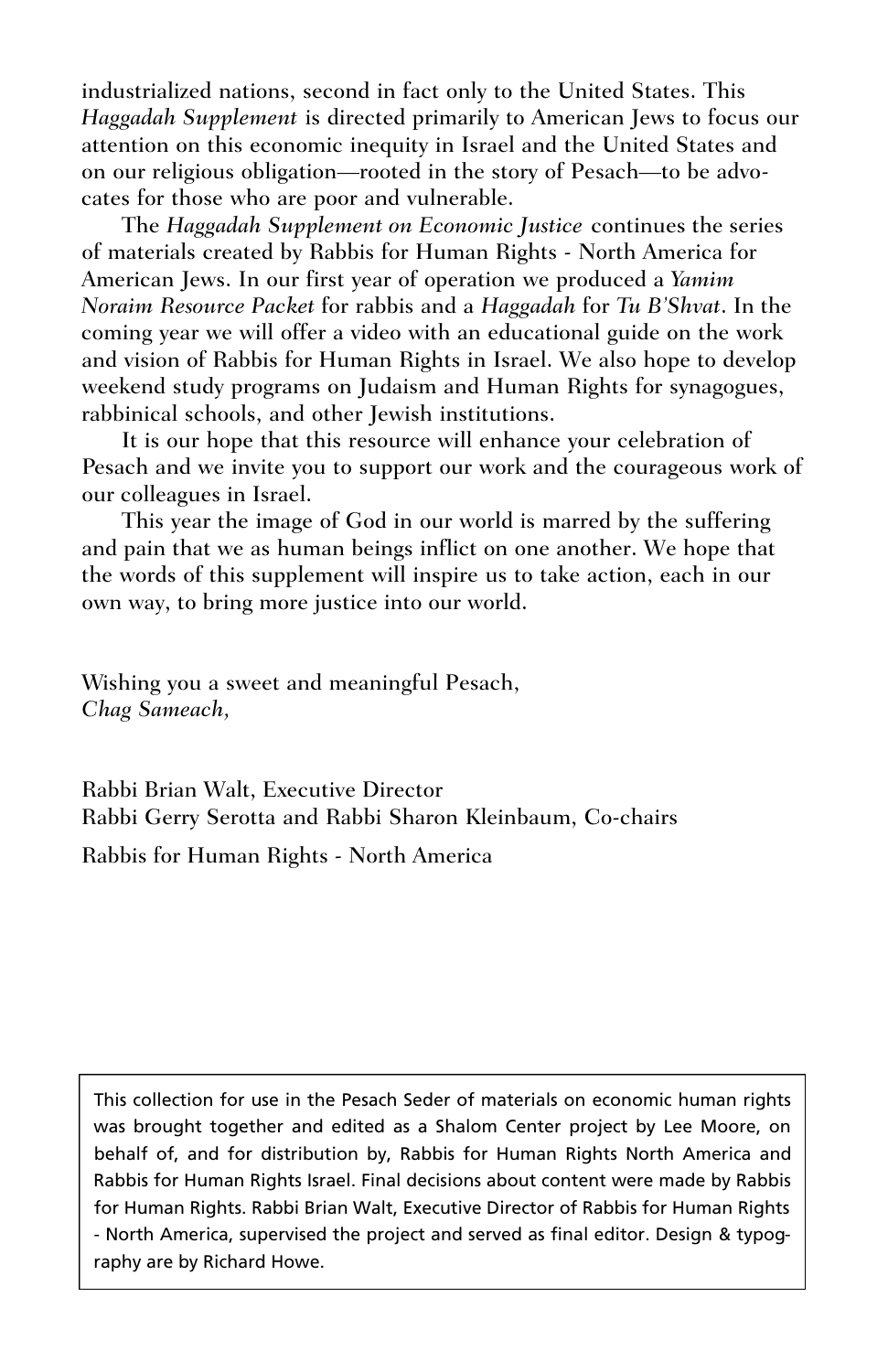# **Table of Contents**

| ן בדיקת חמץ / Bedikat Chametz—Searching for Chametz* 1                                                                                                                                                                                                                                                                                                                                                                 |
|------------------------------------------------------------------------------------------------------------------------------------------------------------------------------------------------------------------------------------------------------------------------------------------------------------------------------------------------------------------------------------------------------------------------|
|                                                                                                                                                                                                                                                                                                                                                                                                                        |
|                                                                                                                                                                                                                                                                                                                                                                                                                        |
| $\uparrow$ $\uparrow$ $\uparrow$ $\uparrow$ $\uparrow$ $\uparrow$ $\uparrow$ $\uparrow$ $\uparrow$ $\uparrow$ $\uparrow$ $\uparrow$ $\uparrow$ $\uparrow$ $\uparrow$ $\uparrow$ $\uparrow$ $\uparrow$ $\uparrow$ $\uparrow$ $\uparrow$ $\uparrow$ $\uparrow$ $\uparrow$ $\uparrow$ $\uparrow$ $\uparrow$ $\uparrow$ $\uparrow$ $\uparrow$ $\uparrow$ $\uparrow$ $\uparrow$ $\uparrow$ $\uparrow$ $\uparrow$ $\uparrow$ |
|                                                                                                                                                                                                                                                                                                                                                                                                                        |
|                                                                                                                                                                                                                                                                                                                                                                                                                        |
|                                                                                                                                                                                                                                                                                                                                                                                                                        |
|                                                                                                                                                                                                                                                                                                                                                                                                                        |
| מה לש'תנה / Ma Nishtana—Questions $\cdot \ldots \ldots \ldots \ldots \ldots \ldots$ II                                                                                                                                                                                                                                                                                                                                 |
| 12 / Et gerim heyyitem—You were strangers / 12                                                                                                                                                                                                                                                                                                                                                                         |
|                                                                                                                                                                                                                                                                                                                                                                                                                        |
| להמא עניא / Ha Lachma Anya / The Bread of Poverty                                                                                                                                                                                                                                                                                                                                                                      |
| / Hashata avdei. לש'תא עבדי. כלש'נה הבאה בני חורי<br>l'shana habaah b'nei chorin-This year we are slaves.<br>Next year we will all be free. $\dots\dots\dots\dots\dots\dots\dots\dots\dots\dots\dots\dots$                                                                                                                                                                                                             |
| Who is a slave in the modern economy? $\dots\dots\dots\dots\dots\dots\dots\dots$                                                                                                                                                                                                                                                                                                                                       |
| ארמי אבד אצי $A$ rami oveid avi—My ancestor<br>was a wandering Aramean $\dots\dots\dots\dots\dots\dots\dots\dots\dots\dots\dots\dots$                                                                                                                                                                                                                                                                                  |
| / Ela shebkhol / אלא שבכל-דור ודור עומדים עלינו לכלותנו<br>dor v'dor omdim aleinu l'khaloteinu-In every generation,<br>there is one who rises up against us to destroy us. $\dots \dots \dots \dots \dots \dots \dots$                                                                                                                                                                                                 |
|                                                                                                                                                                                                                                                                                                                                                                                                                        |
| ישׂמע " את-קלני / Vayishma Adonai et-koleinu—                                                                                                                                                                                                                                                                                                                                                                          |
|                                                                                                                                                                                                                                                                                                                                                                                                                        |
|                                                                                                                                                                                                                                                                                                                                                                                                                        |

<sup>\*</sup> Especially suitable for children.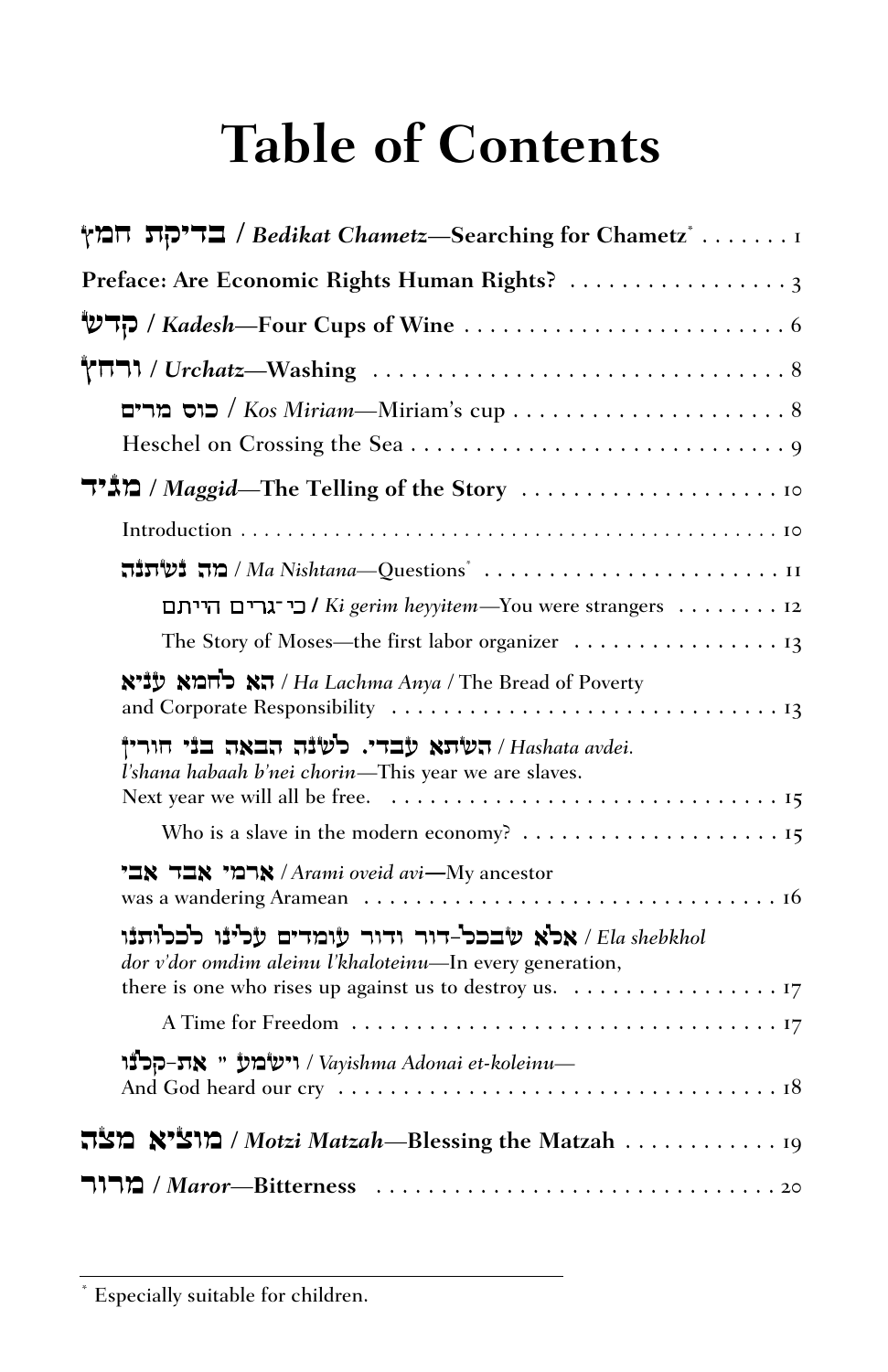| לפון / Tzafun—The Hidden (Afikomen)*                                                                |
|-----------------------------------------------------------------------------------------------------|
|                                                                                                     |
| כוס אליהו / Kos Eliyahu—Elijah's cup <sup>*</sup> 22                                                |
| Hallel—Praise: This Land is Your Land 23                                                            |
| Go and Learn, and Act $\dots\dots\dots\dots\dots\dots\dots\dots\dots\dots\dots\dots\dots\dots\dots$ |

 $\overline{\phantom{a}}$  Especially suitable for children.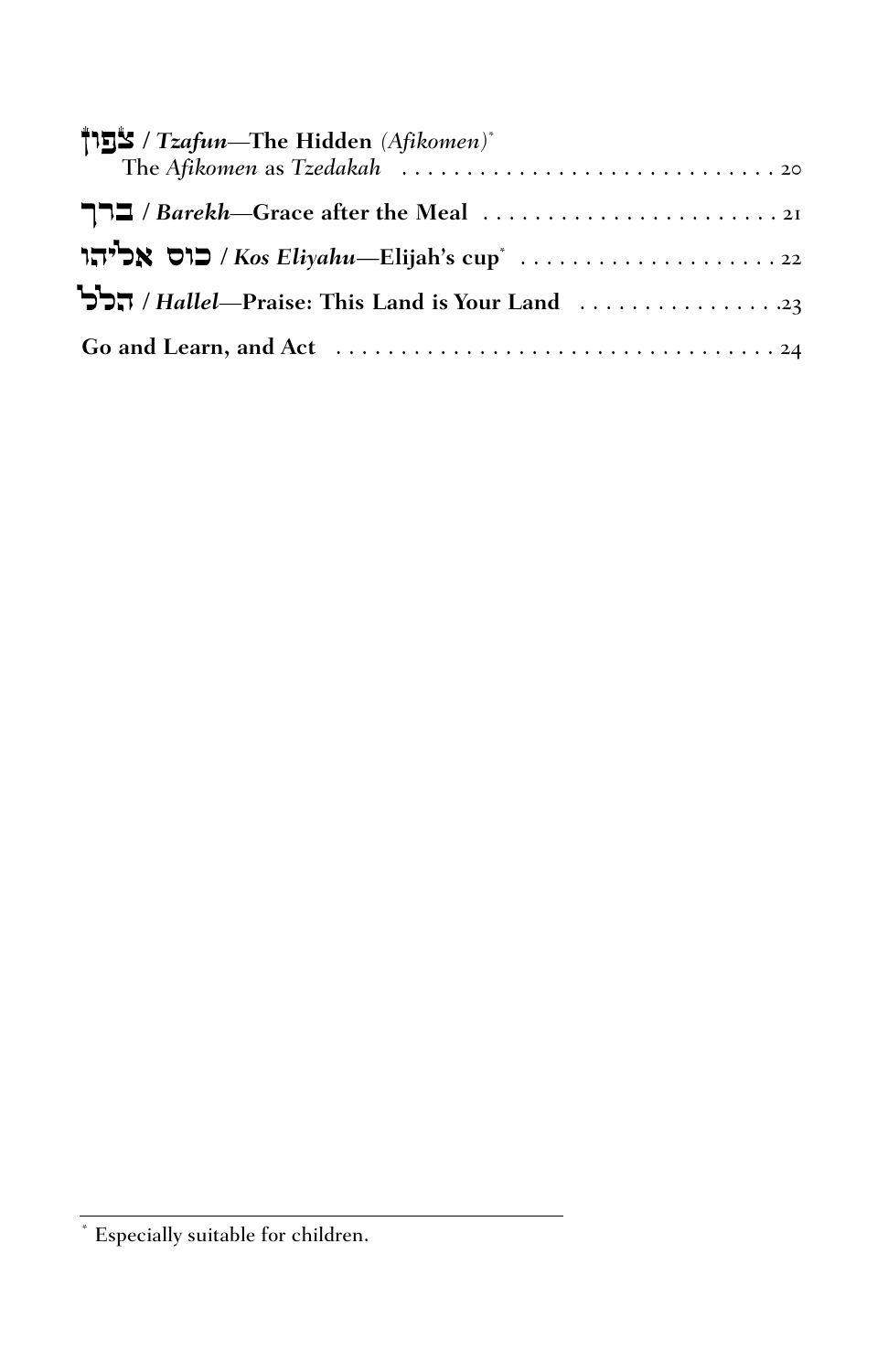# ייקת חבי **SEARCHING FOR** *CHAMETZ*

**Another** *Bedikat Chametz*

*Lee Moore*



*hametz* refers to the leavened products that we remove from our houses before and during Passover. There is a Hassidic teaching that *chametz*, because it is puffed up, represents the ego, the ways that we "puff ourselves up." Big egos are like bread that

rises when it bakes. During Passover we eat the more humble bread of affliction, *matzah*. *Bedikat Chametz*, which literally means, "to check for *chametz*," is a ritual we do the night before Passover ridding our houses of all that is puffed up.

Many of our household products are also "puffed up" like *chametz*–they have inflated costs that we can't see in their price. Although some products are inexpensive in terms of how much we pay for them at the store, they may have additional costs to their production, like the undue suffering of workers who are not sufficiently paid for their labor. Or products may have harmful environmental impacts that are not reflected in the price. While we search through our houses to find any remaining pieces of leavening, we can also search for clues of economic injustice that are in our houses.

Let's learn more about the hidden, puffed up, costs represented in our homes. Where do our household items come from? How are they made? Were the people who made our food, our clothes, treated well as workers?

Start in the kitchen. Our produce—where did it come from? Do we know how the workers who harvested our produce were treated? How far did it travel to reach us? (The average piece of food in America travels 1,000 miles before being consumed.) Continue the search for puffed up costs in your clothes closets. Who has made our clothes? Did they work under good conditions? What were the costs to their physical and mental health? Each person from the family can bring one item of clothing to share and reveal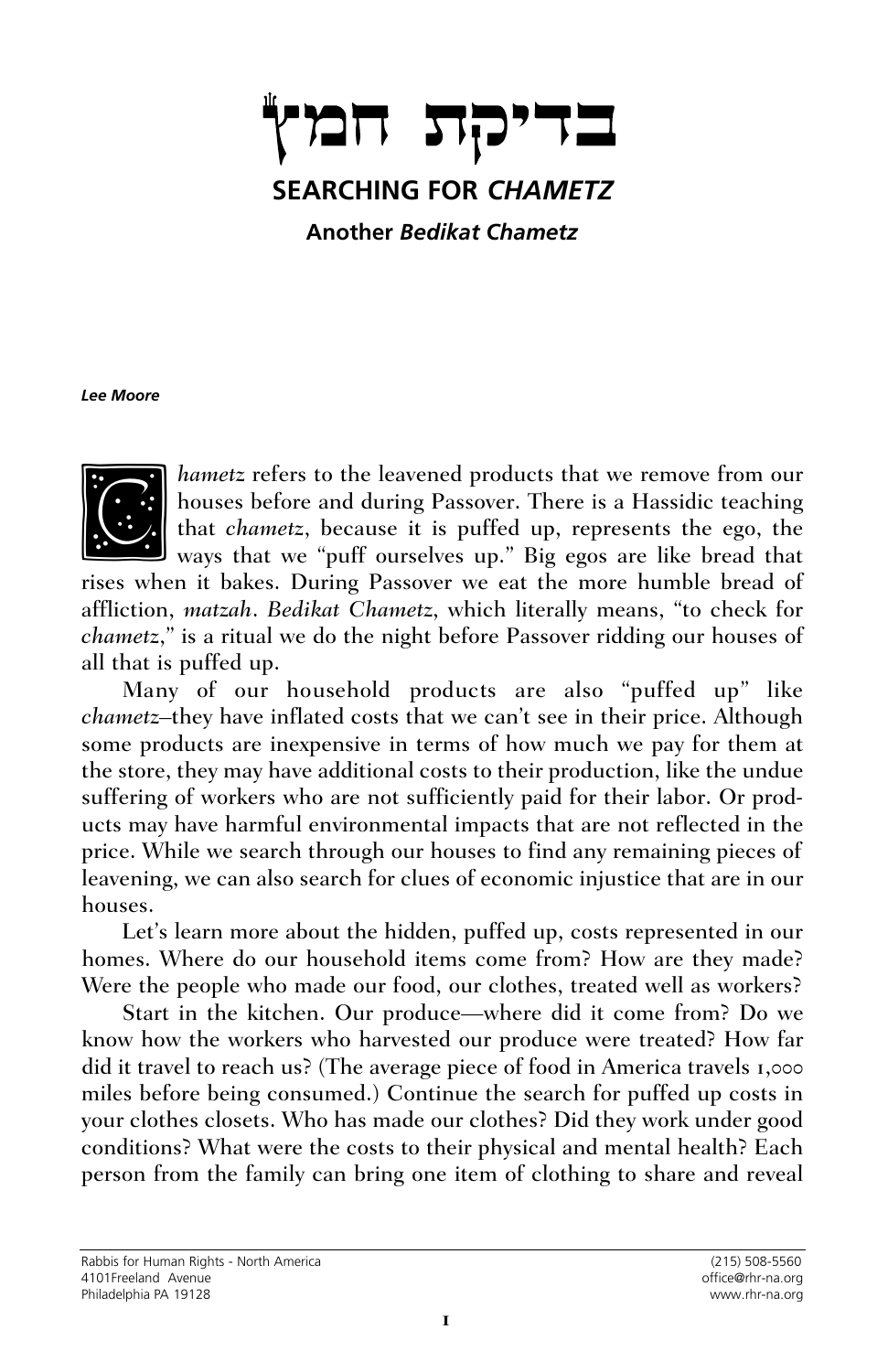the country from which the item came. Get out a world map and locate the various places where people live that have made the clothes we wear every day. The adventurous and curious seekers of *chametz* can do a little research to find out about the conditions of the people who made the clothing items.

After we learn about the impacts of our buying, we then ask—how can we make responsible choices as consumers? Many areas having buying coops, where consumers can make direct decisions about what they order. In general, buying local produce is better, because you can have a better idea about the conditions under which your food is grown and brought to you.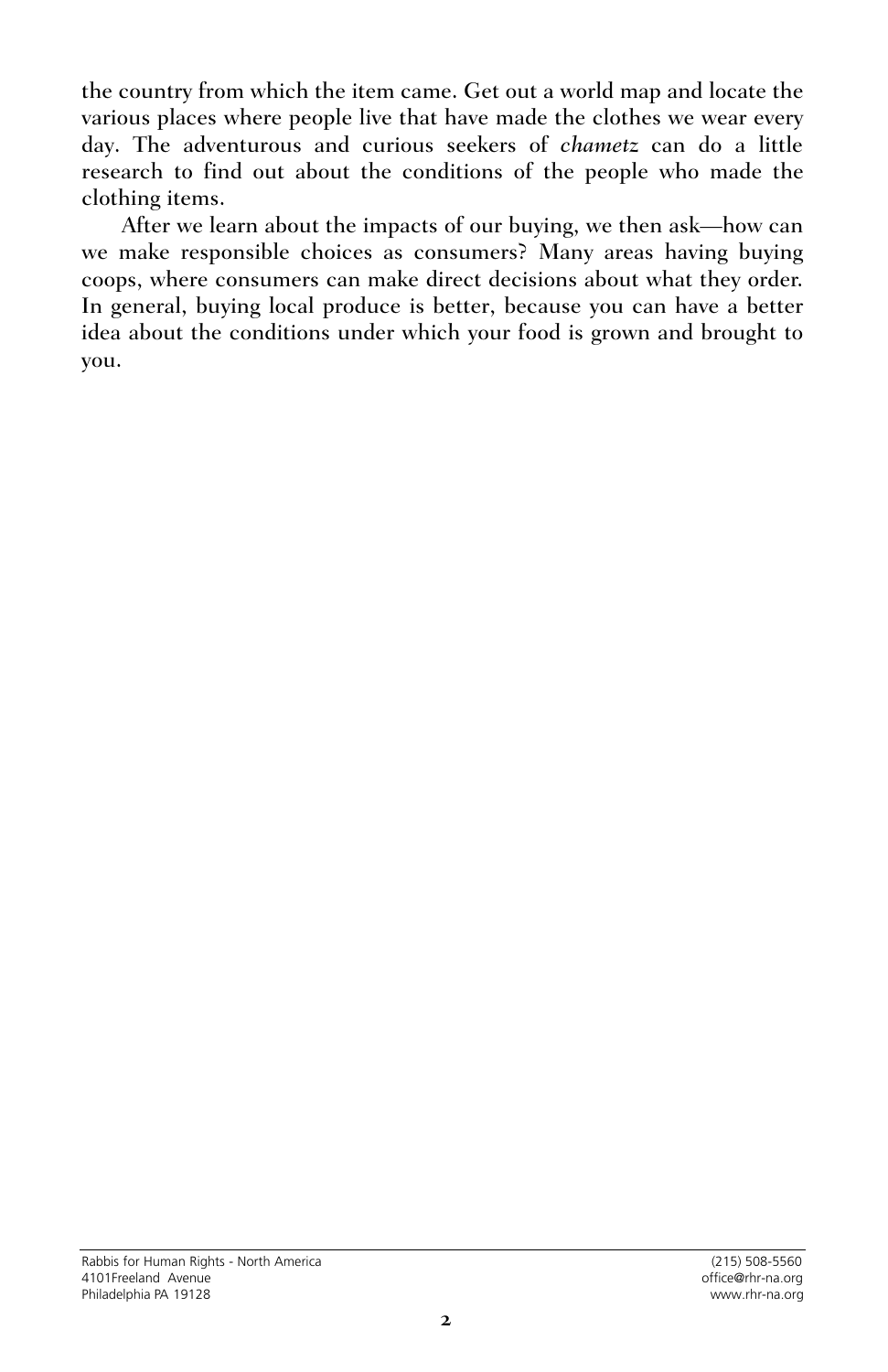# **PREFACE**

### **Are Economic Rights Human Rights?**



onight, we are taking time out of our busy lives to sit together and remember that "we were slaves in Egypt." The *Haggadah* will tell us that "In every generation one rises up against us." and that "in every generation, we must look upon ourselves as if we, not our

forebears only, went forth from slavery." In inviting us to see that we ourselves went forth from slavery in Egypt, (not only some distant ancient ones), the *Haggadah* calls on us to grapple with notions of enslavement, freedom, the process of liberation.

Tonight, we will follow these suggestions of the *Haggadah* and pay particular attention to the ways in which people are today enslaved economically. We will ask: *do human rights include economic rights? If not, what is the difference? And, what does it mean to be a slave in our generation?*

In December 1948, in the aftermath of World War II, the United Nations adopted and proclaimed the Universal Declaration of Human Rights. It states that all human beings are entitled to certain rights, because "the inherent dignity and . . .the equal and inalienable rights of all members of the human family is the foundation of freedom, justice and peace in the world."

Normally, when we think of human rights, we think of freedoms of political expression and religious worship. *But is the right to put bread on the table a "human right"? Is the ability to provide shelter for one's family a "human right"?*

And God said, "Let us make Humankind in Our image, after Our likeness. (*Genesis* 1:26)

### **ARTICLE 4**

No one shall be held in slavery or servitude; slavery and slave trade shall be prohibited in all their forms.

The affirmation that all human beings created in God's image means that the life of every human being is of infinite value.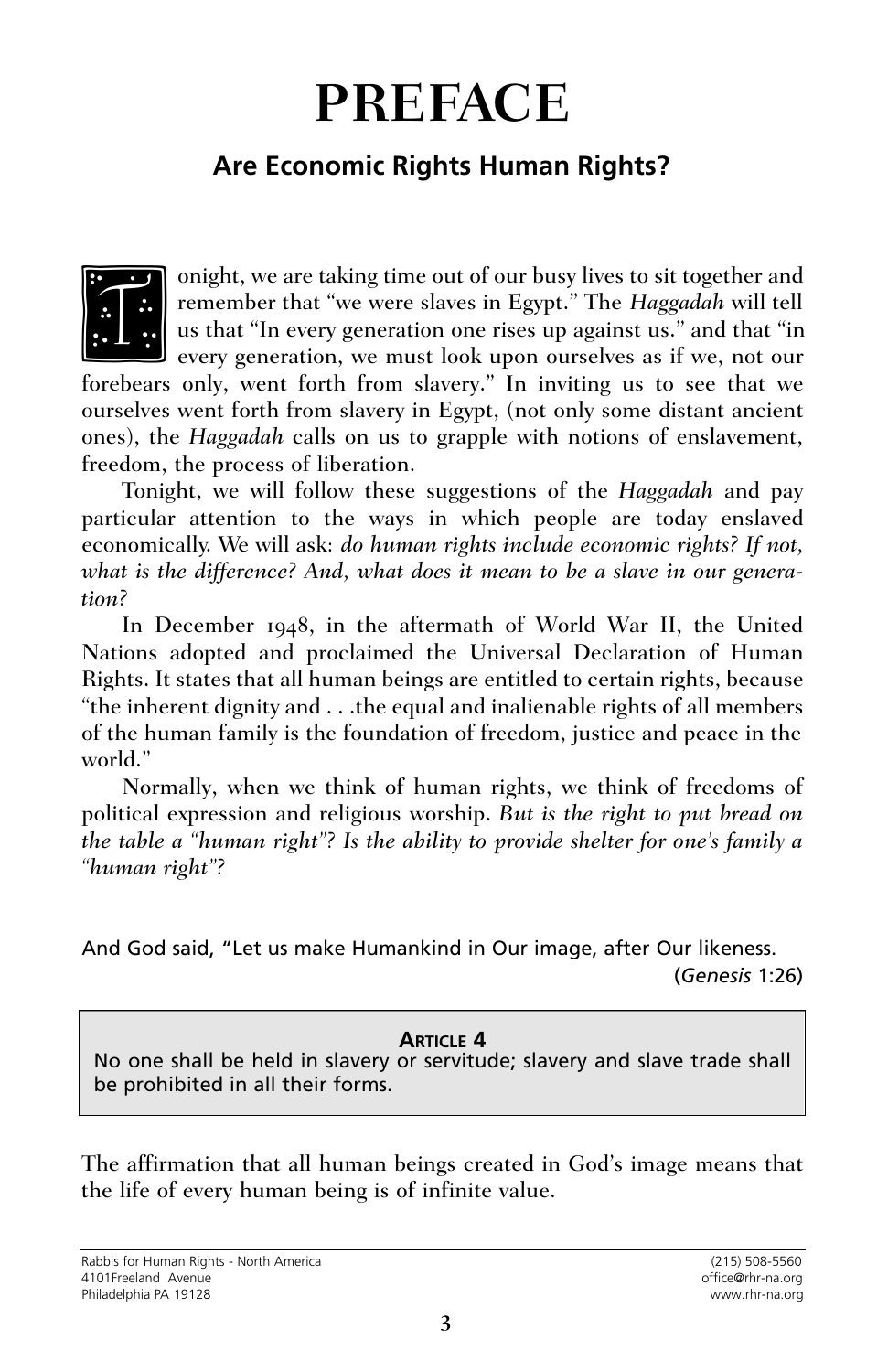"He who withholds an employee's wages, it is as if he deprived him his life" (*Bava Metzia* 112a).

### **ARTICLE 23**

1. Everyone has the right to work, to free choice of employment, to just and favorable conditions of work and to protection against unemployment.

2. Everyone, without any discrimination, has the right to equal pay for equal work.

Remember the Sabbath day to sanctify it. Six days shall you work and accomplish all your work, but the seventh day is Sabbath to YHWH, your God; you shall not do any work—you, your son, your daughter, your slave, your maidservant, your animal, and your stranger within your gates.

(*Exodus* 20:8-10)

### **ARTICLE 24**

Everyone has the right to rest and leisure, limitation of working hours and periodic holidays with pay.

When you reap the produce of your land, you must not harvest the corners of your field nor gather the fallen sheaves. Leave them for the poor and the stranger. I, YHWH, am your God.

(*Leviticus* 23:22)

### **ARTICLE 25, SEC. 1**

Everyone has the right to a standard of living adequate for the health and well-being of him/herself and of his/her family, including food, clothing, housing and medical care and necessary social services, and the right to security in the event of unemployment, sickness, disability, widowhood, old age or other lack of livelihood in circumstances beyond his control.

In biblical times, bartering agricultural products were the primary mode of economic exchange. Today, we have a more complex system, based on the abstraction of money. What, in our system today would be the equivalent of "leaving the corners of the fields" for the poor, for the stranger? What is our equivalent of the fields—our financial resources? In a world that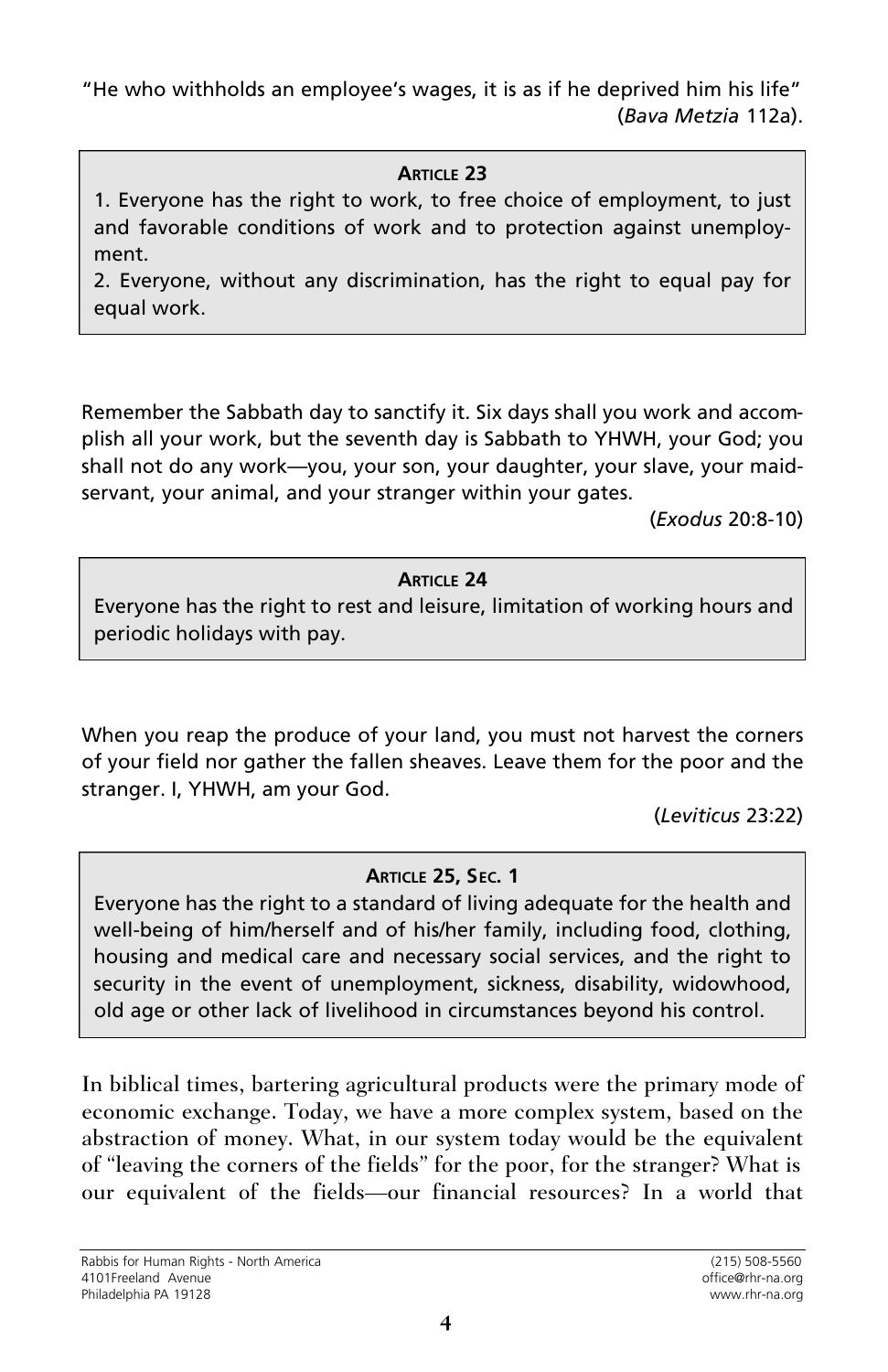revolves around meeting the bottom line first and foremost, how can we acknowledge the humanity of all people by leaving some extra slack in our economic system?

### **DISCUSSION: RIGHTS AND/OR RESPONSIBILITIES?**

The Universal Declaration of Human Rights asserts that every human being has these rights, while the Torah speaks more about our responsibilities: the responsibility to see all humans in the Divine image; the responsibility to ensure that we take time to rest, and that our workers take time to rest (even our animals, even our land); the responsibility to provide for those who are needy and fall through the cracks of the social net.

> *When it comes to basic human needs, what is the difference between a right and a responsibility?*

> > *Who has rights?*

### *Who has responsibilities?*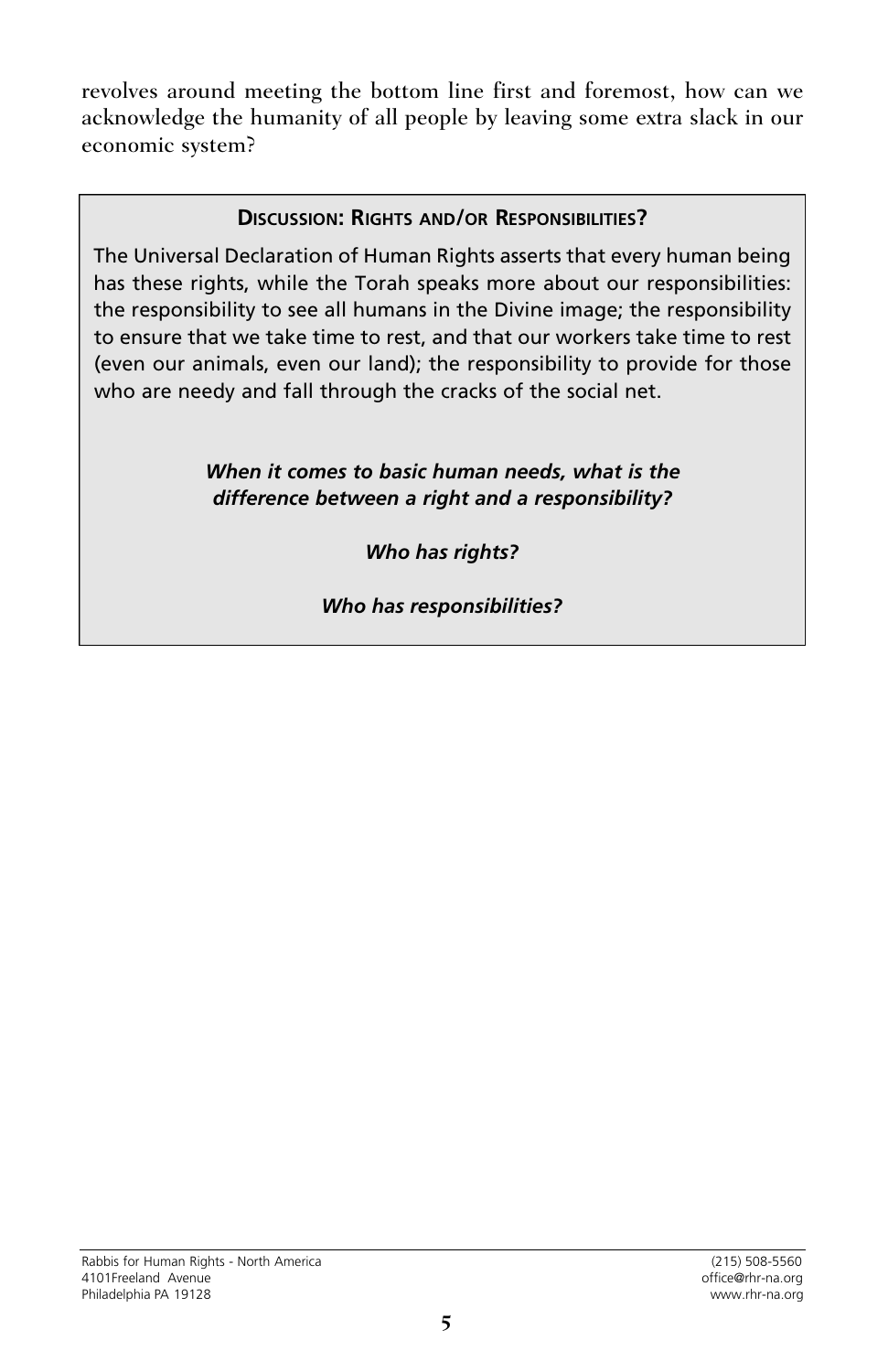

*Rabbi Gerry Serotta*

### **The Four Cups: Four Expressions of Liberation**



he four cups of the Passover Seder traditionally derive from four different expressions for liberation in the book of *Exodus* (6:6-7.) The four Hebrew verbs used there (typically translated as freeing, delivering, redeeming, and taking out of slavery) are in the pecu-

liar Biblical future tense—so it shall come to pass if God's plan is accomplished.

As we sit down to the ironic Seder ritual, re-experiencing a time of want through the lens of plenty, we connect each of the four cups with a modern vision of redemption. The blessing in each case can be accompanied with pledges by the guests to do what they can to bring about these visions. In this way we may make more real the image that our cups of wine and celebration is diminished due to the suffering of others.

In Western affluent societies the very lifestyle of the majority, let alone our contribution to global warming and our failure to work for a more just global economic order put us closer to Pharaoh than to the Israelites. There is no more compelling reason to observe the rituals of the Seder than to reconnect ourselves with this struggle.

The following are suggestions for themes for the four cups. Feel free to dedicate the cups to other themes and issues as well.

### **THE FIRST CUP—Freedom in America**

As we lift the first cup, we envision an America—the "land of the free" where everyone has a standard of living adequate for the health and wellbeing of him/herself and of his/her family, including food, clothing, housing and medical care and necessary social services. (from Article 25 of the Declaration of Human Rights)

### **THE SECOND CUP—Deliverance in Israel**

As we lift the second cup, we envision a modern day Israel, that fosters the development of the country for the benefit of all its inhabitants. We envi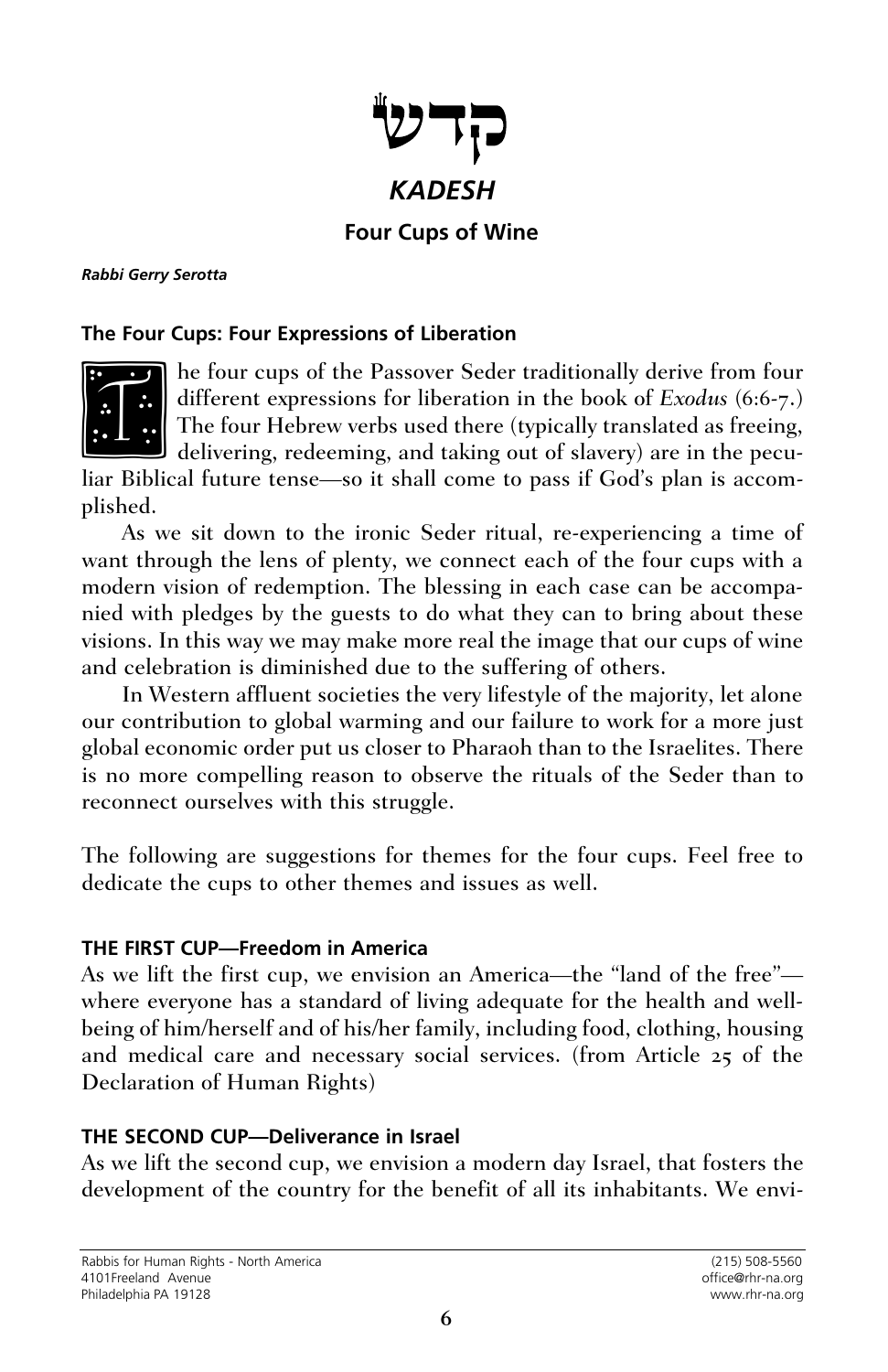sion an Israel that is "based on freedom, justice, and peace as envisaged by the prophets of Israel," an Israel that "will ensure complete equality of social and political rights to all its inhabitants" (from the Declaration of Independence of the State of Israel, 1948)

### **THE THIRD CUP—Redemption from Overwork and Underwork**

As we lift the third cup, we envision a world where everyone has work and, without any discrimination, receives equal pay for equal work. We envision a world where everyone also can enjoy rest and leisure, and periodic holidays with pay. (adapted from Articles 23 and 24 of the Declaration of Human Rights)

### **THE FOURTH CUP—Liberation from slavery all over the world**

As we lift the fourth cup, we envision a world where no one is held in slavery or servitude . . . a world without sweatshop laborers, where all workers are able to make a fair wage, regardless of which country they are born into. We envision a world where all products are fairly traded, and no one country or financial institution can dictate trade policies. (adapted from Article 4 of the Declaration of Human Rights)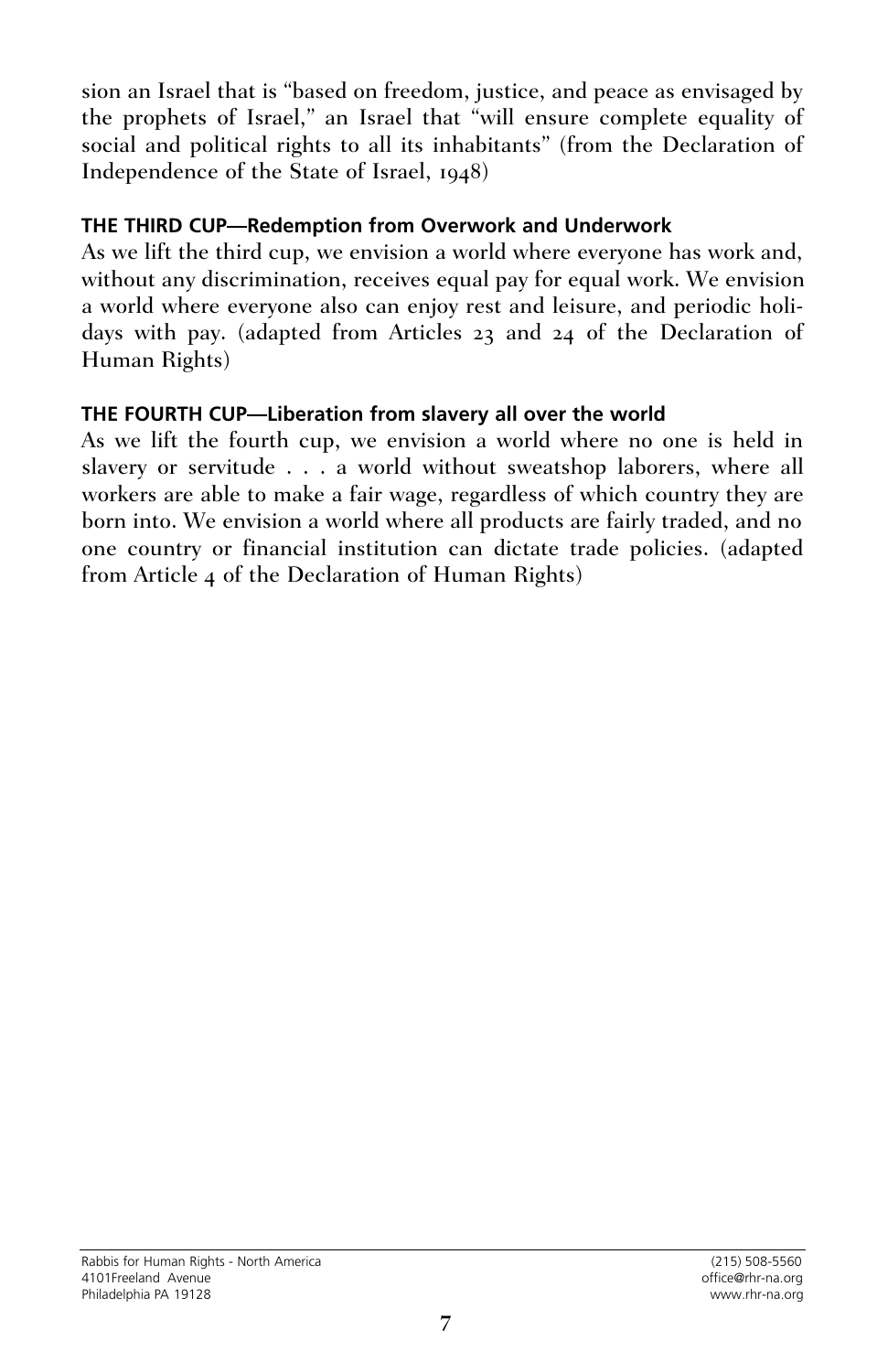

We turn our attention toward the special properties of water with our first washing.

### *KOS MIRIAM:* **MIRIAM'S CUP**

### **Lee Moore**



ver the last few decades, Miriam's cup has come to grace the seder table at many homes. The Cup, filled with water, helps us recall Miriam's well, the source of water that followed us in the desert, sustaining our journey toward liberation.

This year, we hold up Miriam's cup and remember that over one billion people in the world lack access to clean drinking water. While some of this is a result of geography, increasingly people are being denied access to water because others who are more powerful seek economic gain. Forprofit companies develop water control systems in developing countries, then charge for water that previously was free. In countries where access to cash is already challenging, this privatization of water sources can mean the difference between life and death. A citizen of Ghana voices the popular sentiment about this process of water privatization: "The idea that a foreign company will decide whether I get water or whether I don't get water, when they are pumping that water from my rivers and my streams and turning it into something that I don't have access to when I can't pay it's outrageous. What right does this company have to do that?"<sup>1</sup>

### *Hold up Miriam's Cup and say together:*

May all people everywhere have access to the waters of life.

Let not water be held over people as an economic tool of oppression.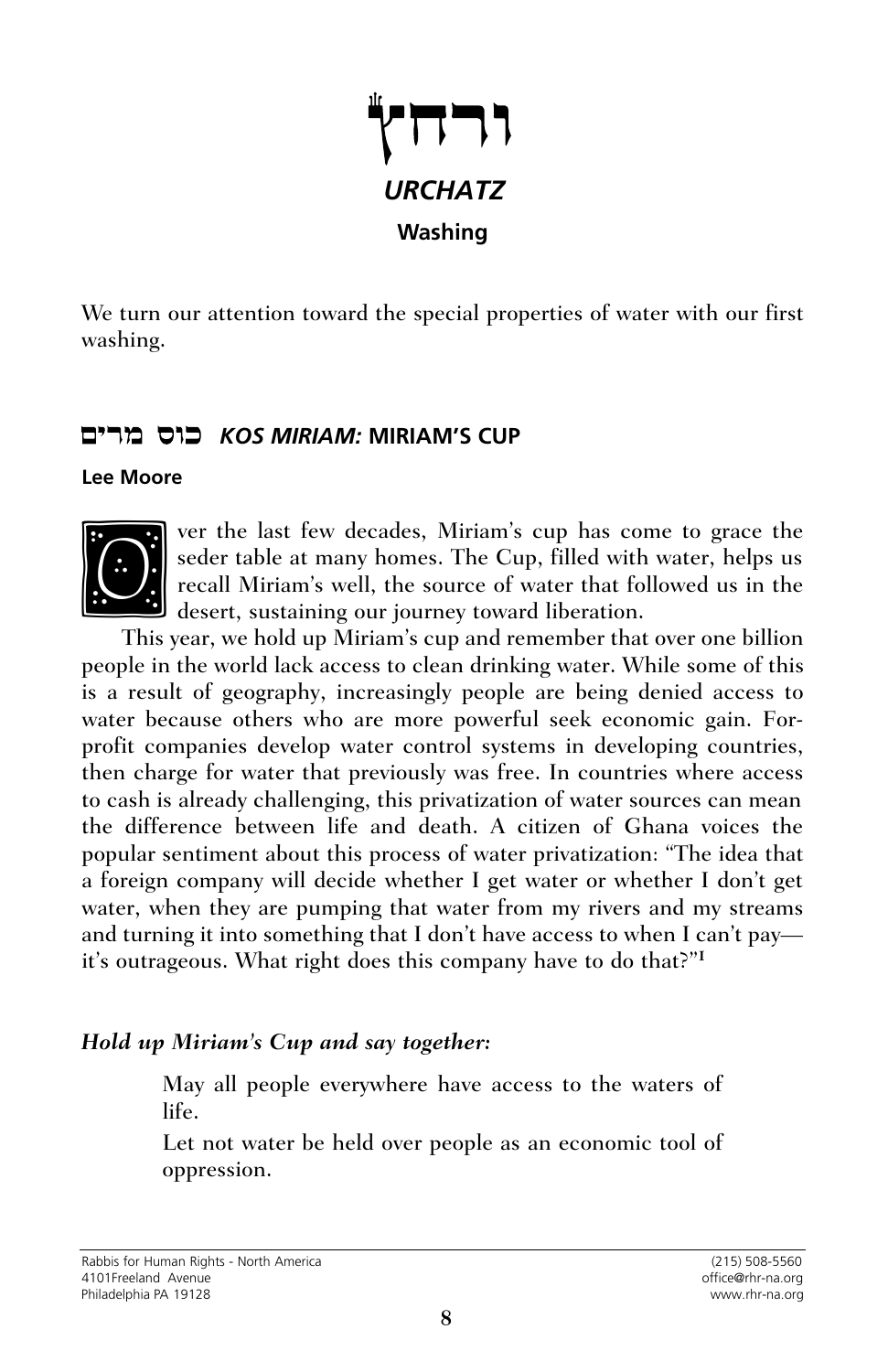### **Rabbi Heschel on crossing the sea**



n 1964, Rabbi Abraham Joshua Heschel wrote on the exaltation of liberation versus the real economic needs of the continued struggle:

The decisive event in the story of the exodus of the children of Israel from Egypt was the crossing of the Red Sea. The sea became a dry land and the waters divided. It was a moment of supreme spiritual exaltation, of sublime joy, and prophetic elevation for the entire people. Every Israelite beheld the Glory with a clarity which even a prophet like Ezekiel did not experience.

Then Moses led Israel onward from the Red Sea, and they went three days in the Wilderness and found no water. When they came to Marah, they could not drink the water in Marah because it was bitter. And they murmured against Moses, saying: "What shall we drink?"

This episode seems shocking. What a comedown! Only three days earlier they had reached the highest peak of prophetic and spiritual exaltation, and now they complain about such a prosaic and unspiritual item as water.

[...] in 1963 [The African-American community] experienced the miracle of having turned the tide of history, the joy of finding millions of Americans involved in the struggle for civil rights, the exaltation of fellowship, the March to Washington. Now only a few months later they have the audacity to murmur: "What shall we drink? We want adequate education, decent housing, proper employment." How ordinary, how unpoetic, how annoying!

[But] the teaching of Judaism is the theology of the common deed. The Bible insists that God is concerned with everydayness, with the trivialities of life. The great challenge does not lie in organizing solemn demonstrations, but in how we manage the commonplace. The prophet's field of concern is not the mysteries of heaven, the glories of eternity, but the blights of society, the affairs of the market place. He addresses himself to those who trample upon the needy, who increase the price of grain, use dishonest scales, and sell the refuse of corn (*Amos* 8:4-6) 2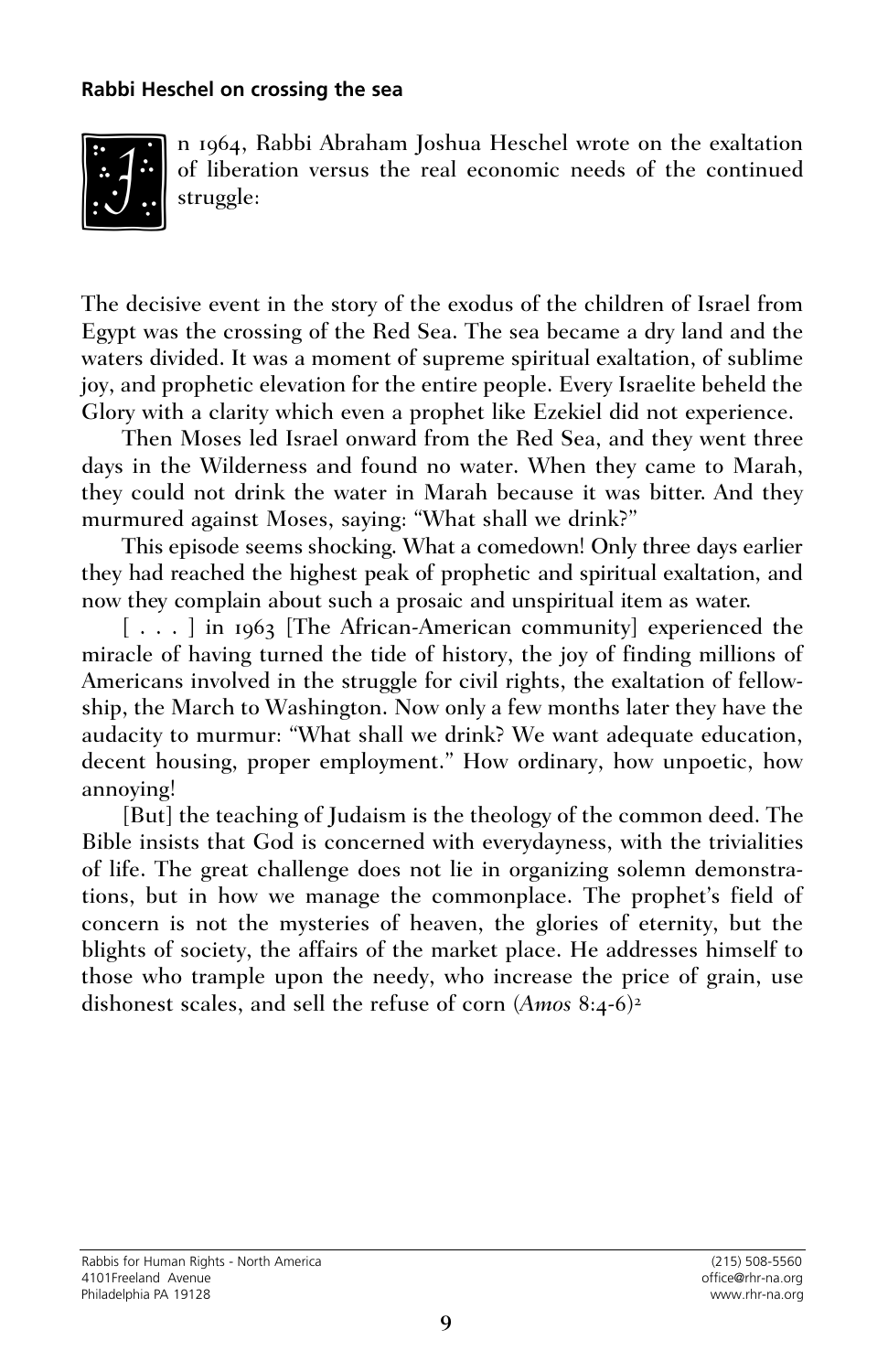

### *M A G G I D*

**The Telling of the Story**

**Introduction**

### וכל-חמרבה לספר ביציאת מצרים הרי-זה משבח

*V'khol hamarbeh l'saper bitziat mitzrayim harei zeh m'shubach* Whoever elaborates upon the story of the Exodus deserves praise.



*he Zohar* states that in addition to our physical slavery in Mitzrayim, we were slaves of speech, as well. The *Sfat Emet* comments that this is why it behooves us to expand on the story of the *Haggadah*. The expanding of the story is not just worthy of

praise, but is itself a form of praising the holy One that liberates all. "Our very utterances produce additional reverberations of the exodus, so the more we expand on it, the more we enhance reality."<sup>3</sup>

The more we expand on our understanding of the story of oppression today, the more we clearly articulate what forces are truly oppressive. By giving voice to oppressions that occur, we disempower those oppressors and take the first step toward liberation. So we invite all of us tonight to share from our own experiences about the forms of economic injustice we experience and have witnessed.

Tonight, we will name instances of economic oppression we see today, we will seek to understand its causes and conditions. We may find strength and courage in the bravery of our familial or spiritual ancestors those who confronted oppression before us. We will not turn away from the suffering we encounter and we will commit ourselves to confronting oppression in the forms we encounter it.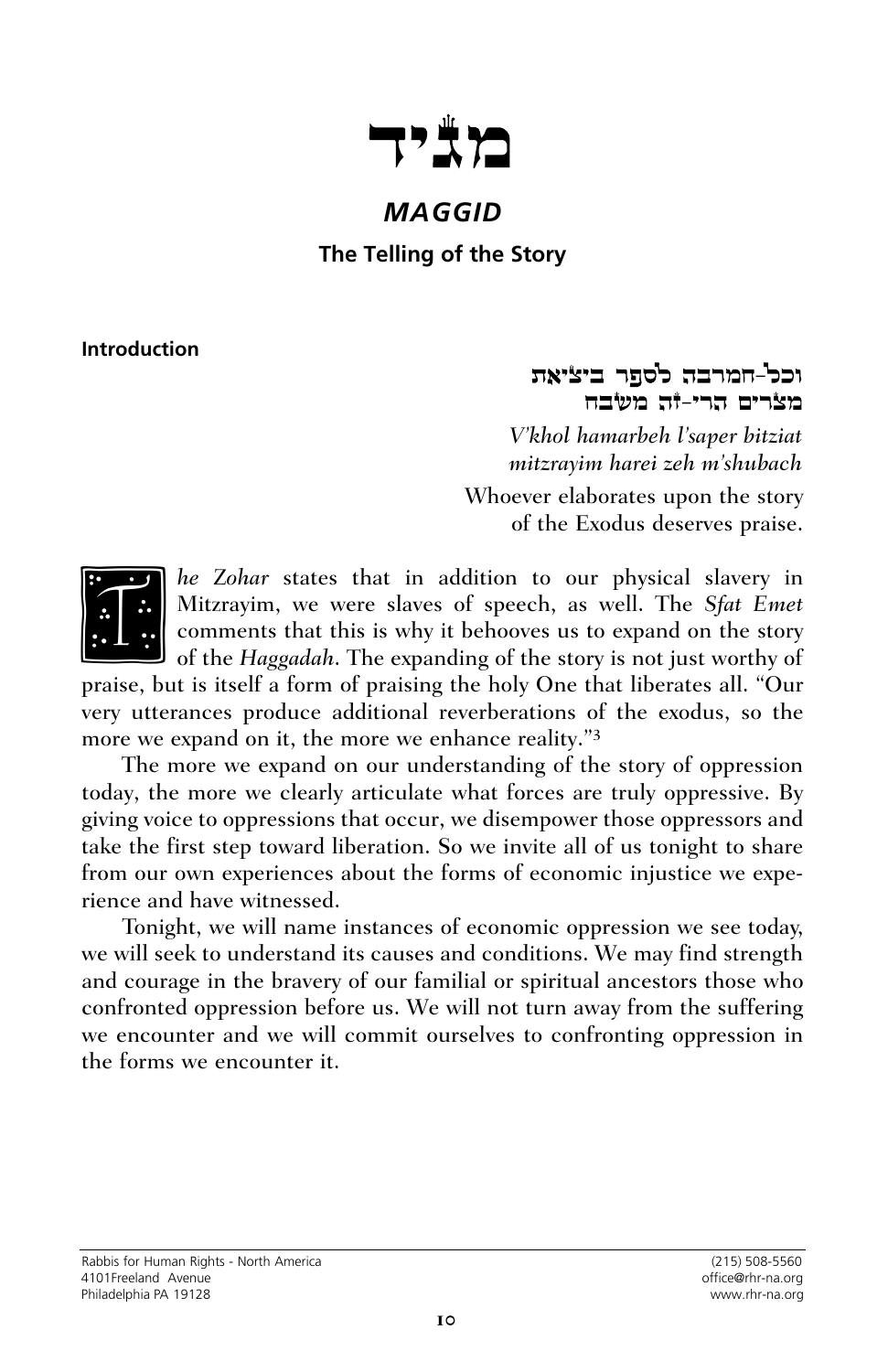### *— Ma Nishtana:* **Questions**



fter we have asked the traditional four questions, we continue to ask questions so that we can expand the story of the Exodus to further include ourselves. Here are a few questions that we may consider:

- Are economic rights also basic human rights?
- How does Jewish history and ethics inform our response to economic injustice in the world?
- How do those of us who are affluent relate to the idea that we were slaves in Egypt, and that we should see ourselves as going forth from slavery?
- What does it mean to live in a world that has enough food to feed all people, yet people still go hungry?
- What other question are on our minds right now?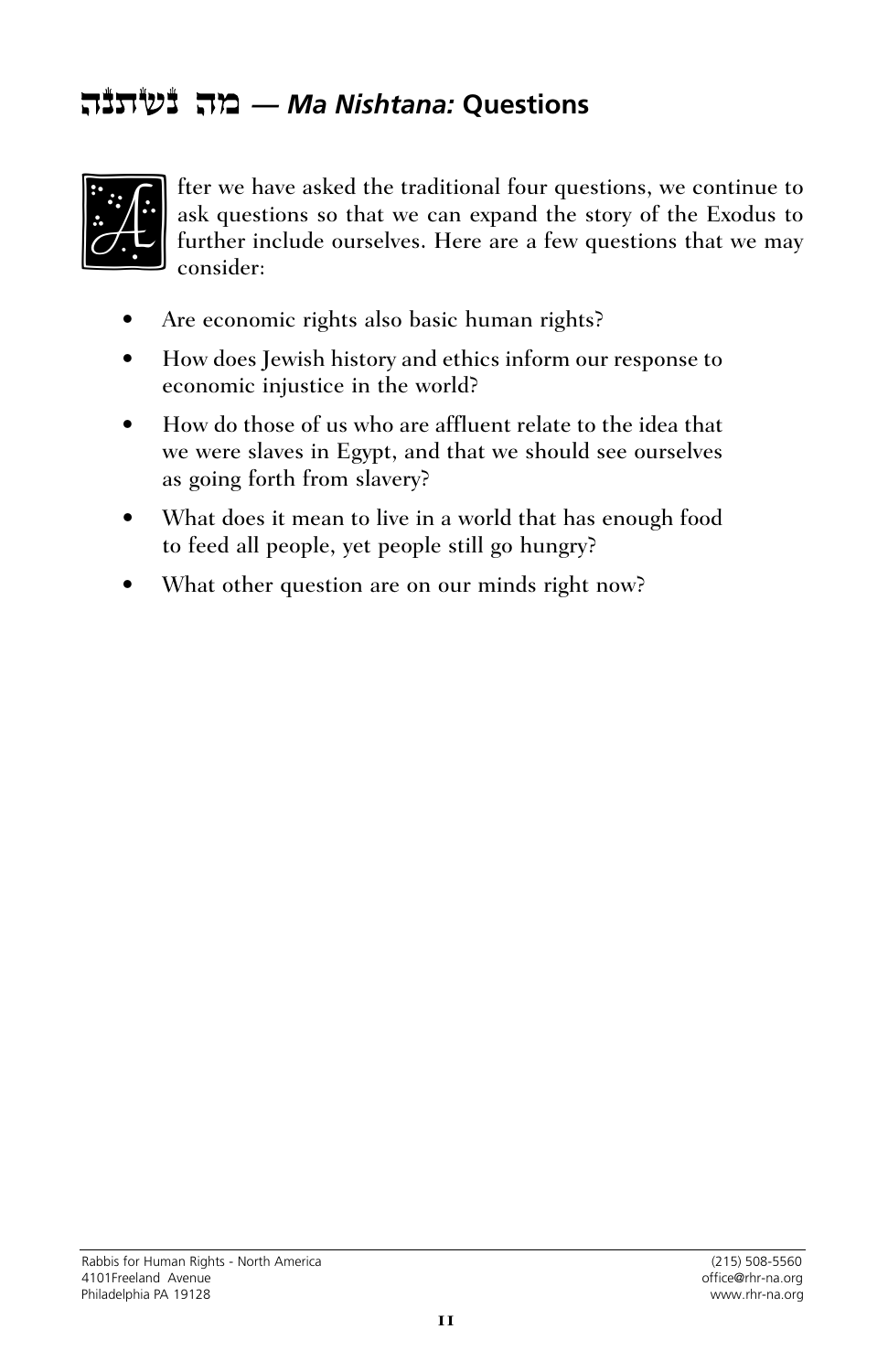### *— Ki gerim heyyitem—You were strangers*

*Rabbi Sheila Weinberg*

You shall not oppress a stranger, for you know the feelings of the stranger, having yourselves been strangers in the land of Mitzrayim. (*Exodus* 23:9)

On the text of *Exodus* 23:9: A *kavanna* in reverse order and in four parts

### *—B'eretz Mitzrayim*

In the land of Mitzrayim In dark places of greed, fear and ignorance Where justice is partial, Gold is king And truth is for sale.

### *—Ki gerim heyyitem*

You were foreign workers Having neither power nor protection, Shrinking under the gaze that did not see you, Multiplying as you became more invisible.

### *—V'atem yidatem et nefesh hager*

You know what the outsider knows,

The emptiness of belly,

The chill of cold alleys and wet streets.

You know long nights

Without sleep or hope.

You know the soul of the outsider

Looking in.

### *—V'ger lo tilchatz*

For all these reasons—every Jew is addressed personally

to take as our own the well being of the stranger,

the foreign worker,

the poor,

the weak,

the outsider, the unprotected.

Do not oppress the stranger!

We all need the same things-

Food, water, clothing, a safe home.

We all merit the blessing that acknowledges our human dignity.

It's so easy to look away.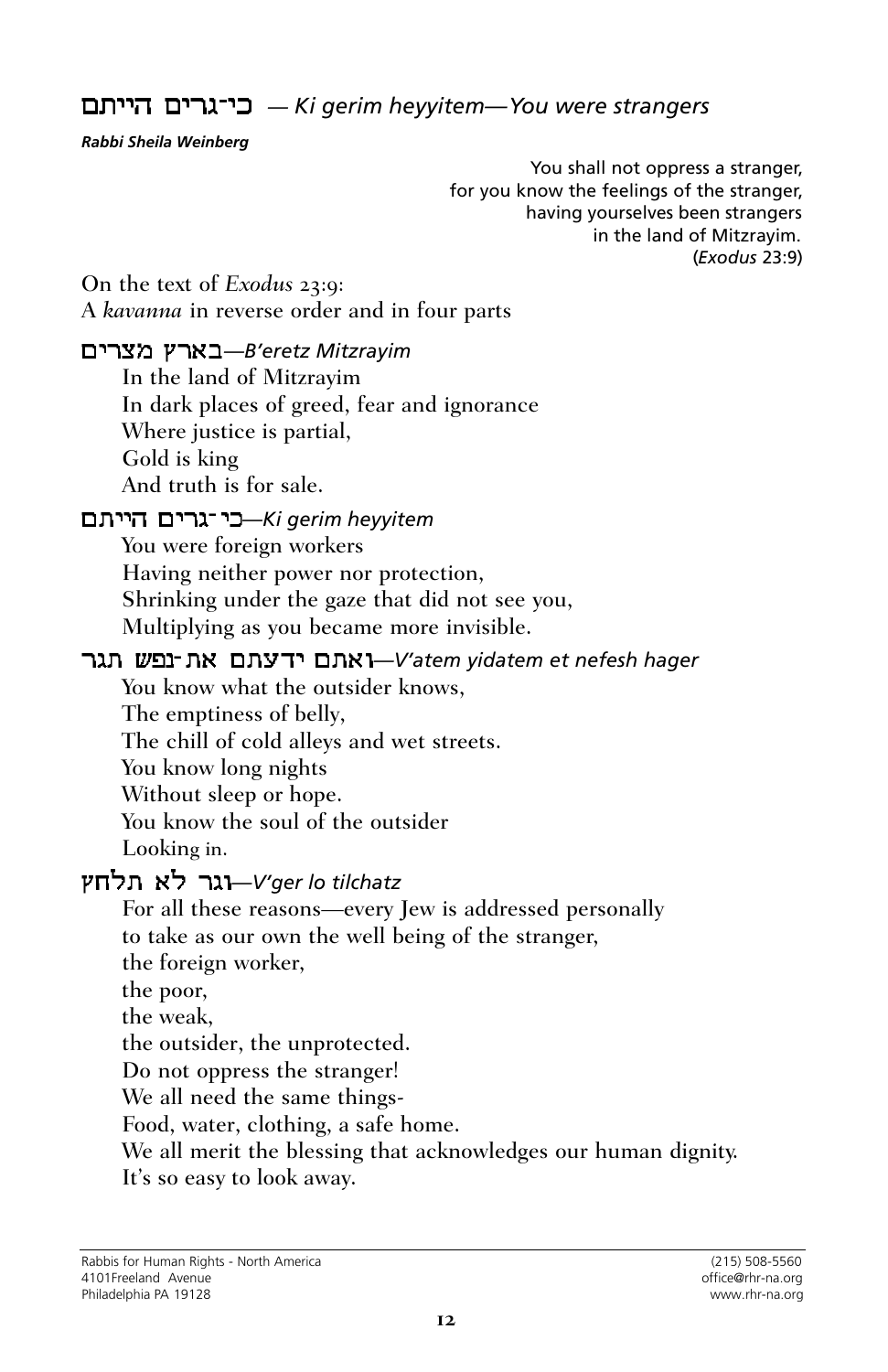### **The Story of Moses: the First Labor Organizer**

*Adapted from Abraham Johannes Muste*



oses lived in a period of dictatorship. His people were slaves. The bosses made them work under a speed-up system, and committed horrible atrocities, such as trying to kill all the boy-babies born to the Jews.

When Moses was a young man he became curious about the Hebrew slaves, and one day went to the brickyards where some of them were working. The first thing he saw was an Egyptian boss hitting a Hebrew laborer. Moses was a powerful young man. He lost his temper. He hit the boss—and killed him! He buried the body hastily in the sand, and went back to the palace.

But a fire had been kindled in Moses' heart, a fire of concern about his people and their suffering. Moses concluded that it might not be healthy to stay around those parts, so he ran away. [In his new home] he settled down to a nice comfortable life, raising a family and feeding the flocks of his father-in-law.

Only, after a while, God came into the picture. What was the sign that God had come? It was a bush that burned and burned and did not stop burning. Moses had a fire kindled in his heart once, but it went out, or at least died down. God is the Being whose heart does not stop burning, in whom the flame does not die down.

What was God all burned up about? The voice that came out of the bush said, "I have seen the affliction of my people that are in Egypt and have heard their cry by reason of their oppressors."

It was the physical, economic, and spiritual suffering, the injustice, the degradation to which actual people were subjected here on earth, that caused God concern.

And the proof that God had entered into Moses, and that Moses had really been "converted," was that he had to go back and identify himself with his enslaved people—"organize them into Brickmakers' Union Number One"—and lead them out of hunger and slavery into freedom and into "a good and large land, a land flowing with milk and honey."

### הא לחמא עניא

### *Ha Lachma Anya* **[the bread of poverty] and corporate responsibility** *Rabbi David Seidenberg*



t says in Lamentations, "Judah was exiled through poverty [*oni*]." The rabbis explain that this means that exile came because the owning class of Judah didn't fulfill the commandment of *Lechem* Oni-giving bread to the poor. The wealthy eliminated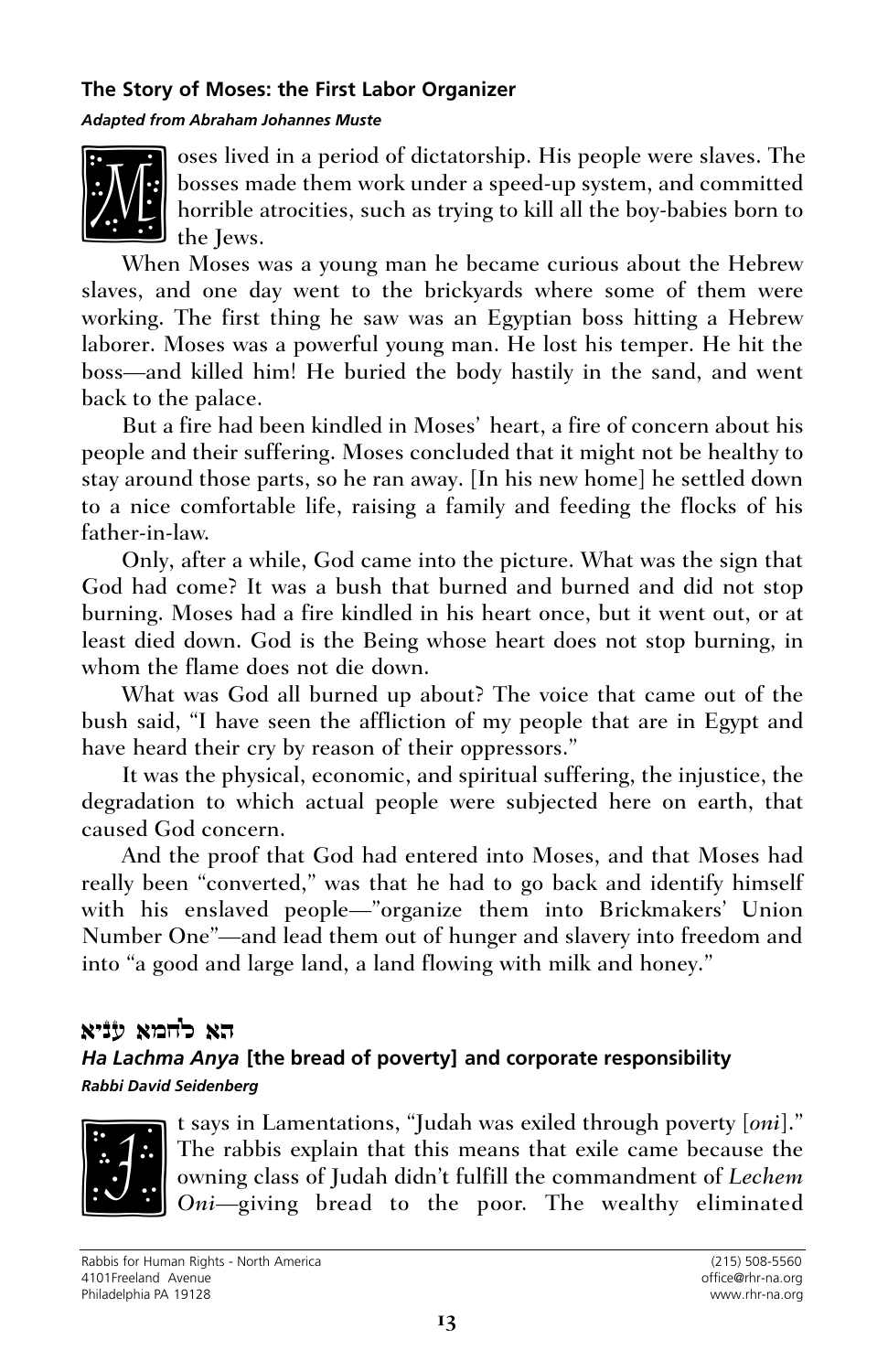*tzedakah*/charity for poor people in order to enrich themselves.

Tonight, we say, "This is bread for the poor . . . everyone who is hungry can come and eat," in order to fulfill the commandment of *tzedakah*. 5

Tonight we say, "This is bread for the poor/*ha lachma anya* . . . everyone who is hungry can come and eat it," in order to fulfill the commandment of *tzedakah*. Only by truly fulfilling this commandment, inviting poor and rich to the same table to share the same meal, will we be redeemed.

The rabbis taught that our people was sent into exile because the owning class enriched themselves by denying the poor a share of the common wealth of society. Does this apply to our own society?

After so many revelations of corporate scandals, we know too well that some owners and CEO's of corporations enrich themselves while endangering and stealing from their own workers and the lives of future of generations. In a world where immediate profit-taking takes precedence over the long-term health of people and the economy, how many companies thrive by shifting costs onto workers, the environment, and the people who sustain them?

What does this teach us about how we prioritize our social budgets both in Israel and in the US - where social programs are being cut year after year? What does it teach us about a society where the rich corporations receive charity tax breaks as incentives, and where the government puts its strength behind eliminating the minimum corporate tax? What does it say about laws written by corporate lobbyists to help corporations make more money, even when those laws destroy the common wealth and well-being of the planet and the country?

According the New Jersey State Treasury, thirty of their fifty largest employers paid only the minimum \$200 in corporate taxes last year. Ten corporations revealed that they told their shareholders they had earned \$13.3 billion in profits, but when they filled out their state tax returns, they showed no profits. Even during the current economic slowdown, US Congress responded by supporting a "stimulus" package to eliminate the minimum corporate tax, yet it denied unemployment insurance and healthcare assistance.<sup>4</sup>

Corporations enjoy some of the same rights as actual human beings under our economic system, but have far fewer responsibilities to the common good. Which is in God's image: the corporation, or the people who work for it and live alongside it? Is Enron the exception, or is it an extreme case of the drive in corporate culture to make money now rather than to produce benefits for the future?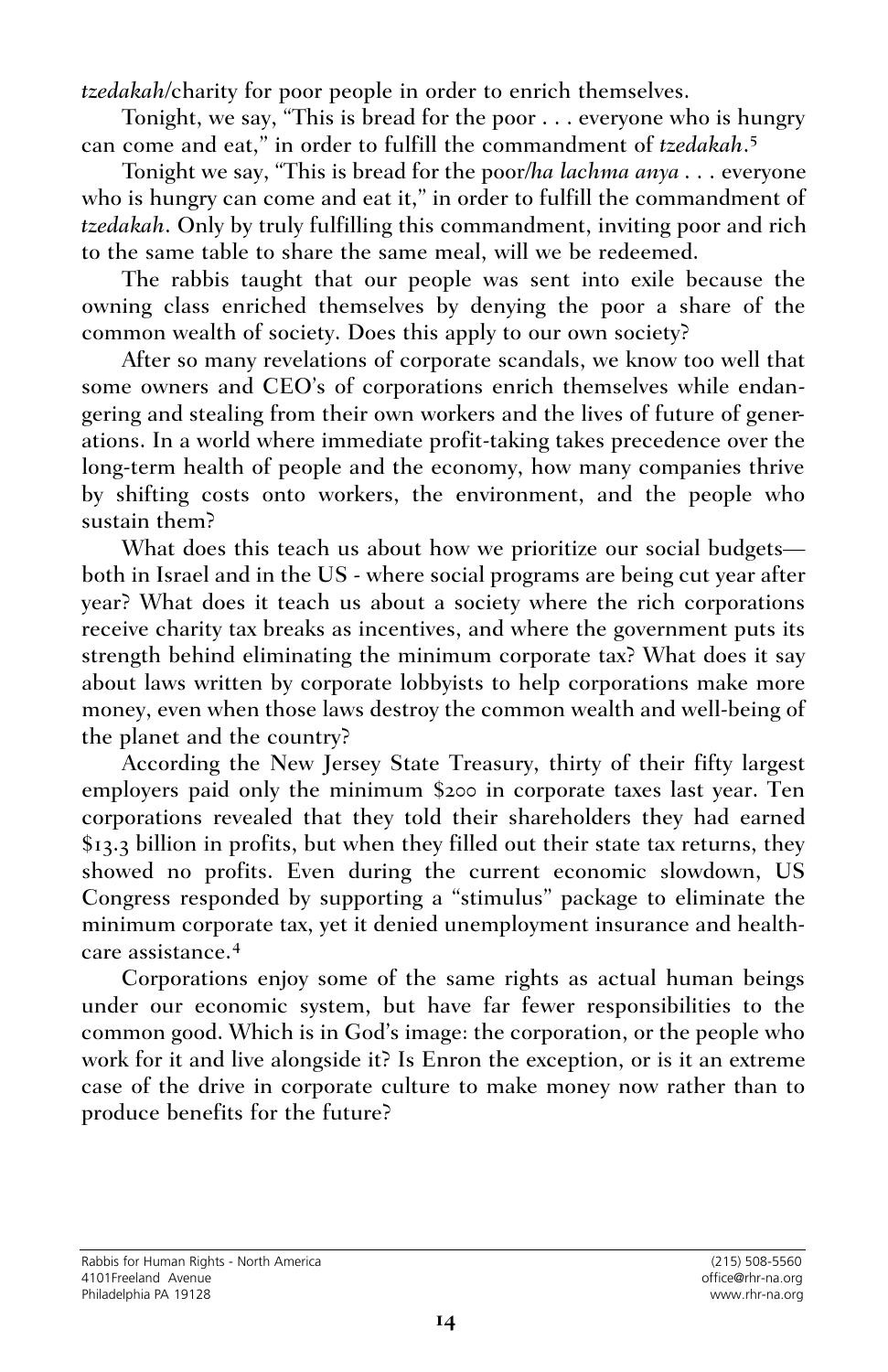### השתא עבדי. כ<sup>ו</sup>שנה הבאה בני חורי<del>ו</del>

*Hashata avdei. l'shana habaah b'nei chorin* **— This year we are slaves. Next year we will all be free.**



hy do we say that we are slaves, when it doesn't seem as if we are slaves? Perhaps "we" at this table tonight are not slaves. But the fact that slavery in its various forms still does exist in the world means that if some of us are slaves, then all of us are enslaved to

an economic system that does not serve our common humanity.

### **Who is a slave in the modern economy?**



n Mitzrayim, our enslaved ancestors made bricks, were forced to work long hours, and treated harshly. Tonight we ask ourselves: in our modern economy, who is a slave? Who is a stranger?

The Rabbinical definition of slavery is two-fold:

- 1. The subjugation of a people to another people, national enslavement, lack of political autonomy.
- 2. Idolatry, which enslaves. Robs people of their personal independence, depriving them of freedom of action, freedom of expression, freedom of worship.<sup>5</sup>

The first definition refers to our physical freedoms. The second definition refers to our spiritual lives, which can become enslaved by idolatry. But what does idolatry mean in our times?

One modern form of idolatry is our firm belief in "the bottom line." Many companies, for example, justify unfair working conditions and sweat-

### **WHAT DO PYRAMIDS LOOK LIKE IN THE MODERN DAY ECONOMY?**

The CEO of a major company earned \$488 per minute in the year 2000. A U.S. worker in that company making minimum wage would have to work 5,695 years to equal the CEO's earnings in that one year. However, the company moved its factories to foreign soil to increase profits . . . so the actual line worker for the company made about 30 cents a minute. That worker could not even make in a year what the CEO made in one minute. That worker was probably also working in a sweatshop.

Why, in the U.S., during the last forty years, has the minimum wage barely changed in real dollars while the salaries of chief executive officers in corporations has grown by a multiple of more than eleven?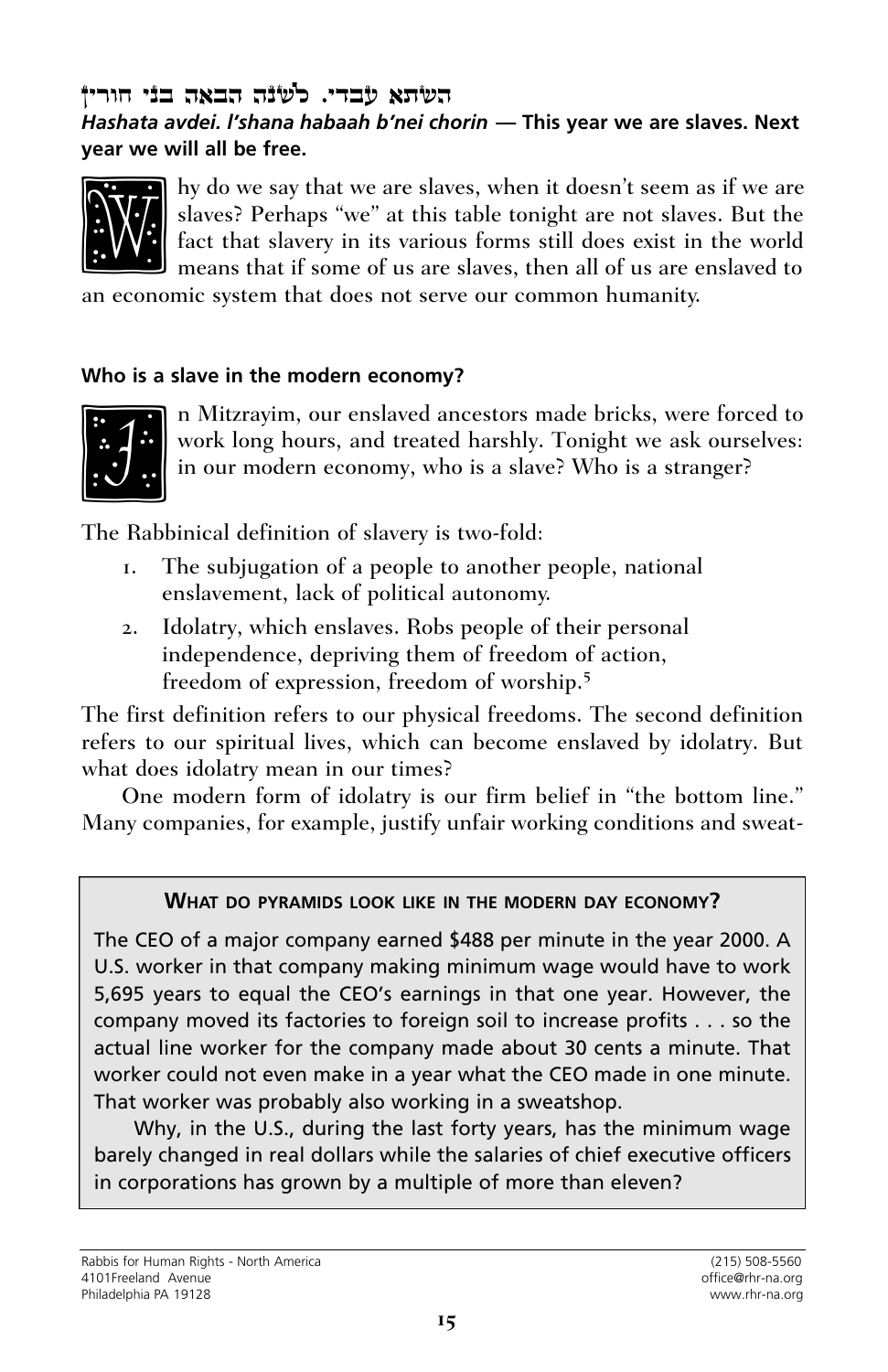shop labor because it helps them meet their bottom line. The notion that economic gain is always the most important value enslaves many of us.

### **DISCUSSION: "THE BOTTOM LINE"**

What are some ways you or those around you are enslaved by "the bottom line"?

What sacrifices do you make for your employers for which you are not adequately compensated?

How do we enslave ourselves for the sake of "luxuries" at the expense of our freedom?

### ארמי אבד אבי וירד מצרימה ויגֿר שם במתי מעט *Arami oveid avi vayeired Mitzraymah vayagar sham b'mitei m'at —* **My ancestor was a wandering Aramean, and with just a few people he went down to Mitzrayim and sojourned there.**

*Rabbi Toba Spitzer*



hen the Israelites brought the fruits of their first harvest to the Temple in Jerusalem, they proclaimed the formula that began with the words, "My father was a wandering Aramean." It is recited not from the perspective of slaves, but of successful

farmers in the Promised Land. Why was it important to recite this formula?

*When you have eaten your fill and built fine houses to live in, and your herds and flocks have multiplied, and your silver and gold have increased, and everything you own has prospered, beware lest your heart grow haughty and you forget YHWH your God, who freed you from the land of Egypt, the house of slavery . . . and you say to yourselves. "My own power and the might of my own hand have won this wealth for me. (*Deuteronomy 8:12-14; 17*).*

As we celebrate our freedom and our bounty, we are reminded never to forget the many sources of our privilege, and the covenantal obligations that these privileges impose upon us.<sup>4</sup>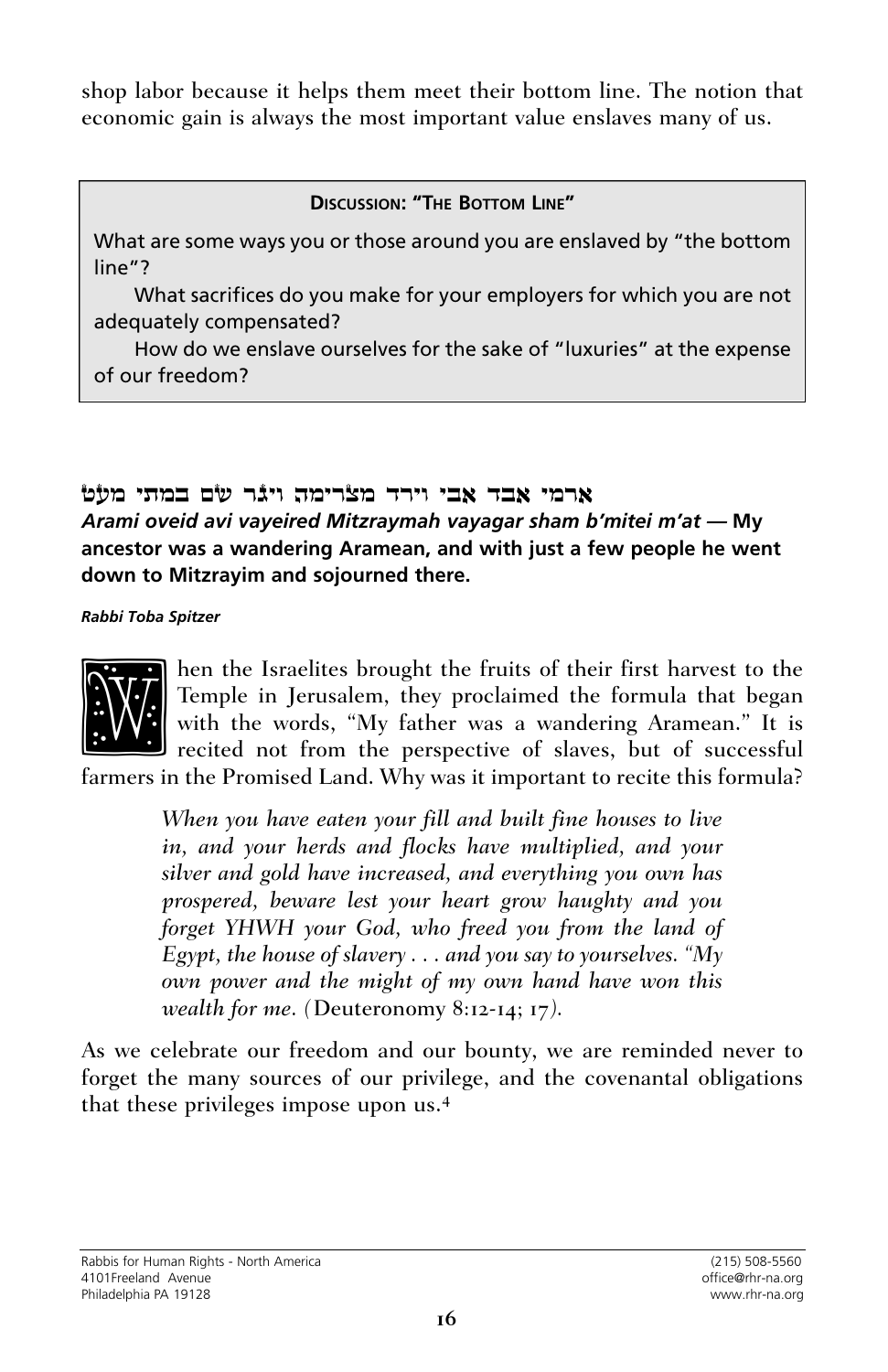### **DISCUSSION: PRIVILEGE AND POVERTY**

Some Jews experience a high degree of privilege. Others are less privileged. A recent study points to 100,000 Jews living below the poverty line in New York City. What are the sources of our privilege? Has your family's economic status changed over the last few generations? In what ways? What does it means to experience the *Haggadah* from a place of privilege? From a place of poverty?

All are invited to tell a short story of an ancestor who faced economic hardship, or came up against an economic system that did not acknowledge their humanity.

### אלא שבכל-דור ודור עומדים עלינו לכלותנו *Ela shebkhol dor v'dor omdim aleinu l'khaloteinu —* **In every generation, there is one who rises up against us to destroy us.**



or many of us, one of the worst oppressions in our lives is being driven into overwork, and the spiritual and emotional exhaustion that follows. The *New York Times* recently reported that schools are increasingly abolishing recess time in order to get the chil-

dren work more. Abraham Joshua Heschel taught that the root of all spirituality is "radical amazement:" the experience of true wonder. The notion that school is only for work squashes the chance for wonder to develop in a child. Heschel also taught that time itself is like the burning bush:

### **A Time for Freedom**

### *Rabbi Arthur Waskow, based on a passage from Heschel*

Today we face a new kind of Mitzrayim, the Tight and Narrow Place. Freedom without jobs is a bitter joke yet many of us find our jobs dissolved, downsized, disemployed. Jobs without freedom are slavery yet many of us are forced to overwork. Our jobs exhaust us. When Moshe faced the Burning Bush, He learned that like an eternal burning bush, Time itself is not consumed, though each instant vanishes to open the way to the next. Things of space seem permanent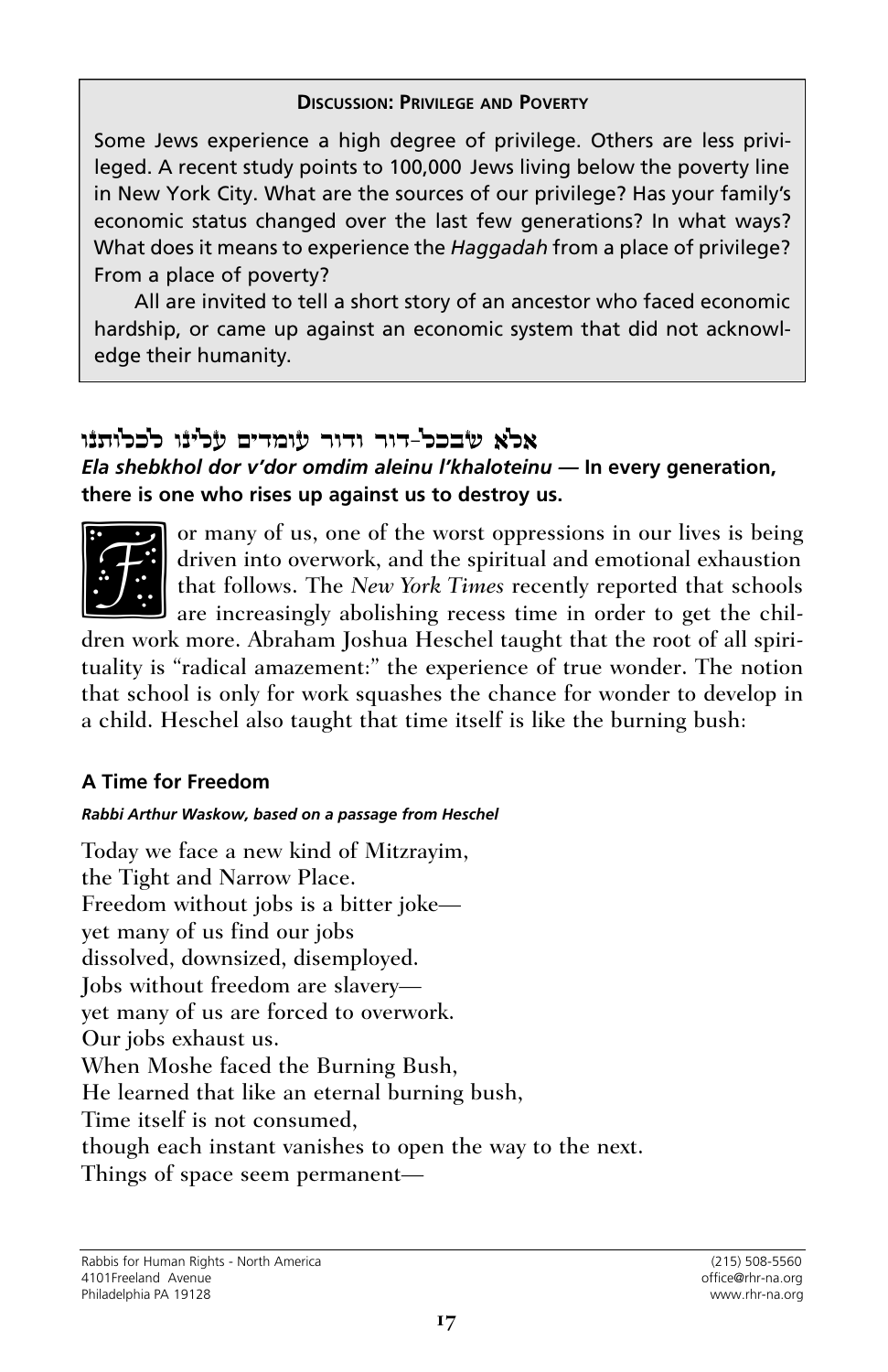but as we seek to make them into tools, they may enslave us. When the Israelites went forth from slavery, they sought time for rest and self-reflection: They found *Shabbat*. Rather than live under the tyranny of space and overwork, We will in our lives set apart a time for freedom.

### **DISCUSSION: OVERWORK OR REST?**

Are you overworked? Do you have enough free time? What would a world be like where we had enough time to do all that we need and want to do? Who or what is the "slave-master" that deprives us of our time—the "one who has risen up in this generation to destroy" our experience of time? How do you experience *Shabbat*—either the day itself or moments of "stopping" in your life to reflect?

Why does the workforce in the U.S., most technologically advanced country in the world, put in more hours than any other advanced country?

### וישמע הי את-קכנו *Vayishma Adonai et-koleinu* **— And God heard our cry (***Deuteronomy* **26:3)**

### *Rabbi Aryeh Cohen*



he turning point in the story of the Exodus is the moment that God hears Israel's cry —their cry for help from the bondage rose up to God. "God heard their cry and God remembered God's covenant with Abraham, Isaac and Jacob." (*Exodus* 2:23-24) This

moment of God's hearing is memorialized in a commandment: "You shall not wrong a stranger or oppress him, for you were strangers in the land of Egypt. If you do mistreat them, I will heed their outcry as soon as they cry out to Me" (*Exodus* 22:20,22)

To mistreat the stranger is to choose Pharaoh's path, the path of not hearing the cry of the oppressed, the path of "you are lazy, therefore you complain about the work." To choose God's path is to choose the path in which the moment of hearing the cry is possible. Then, when we hear the cry of the stranger, the marginalized, the homeless and the disenfranchised, we must act as God did. The first step, though, is to make sure that we can hear the cry; to make sure that we don't wall ourselves and gate ourselves in to the point where we can no longer hear the cry. If we cannot hear the cry all we have left is Pharaoh's path.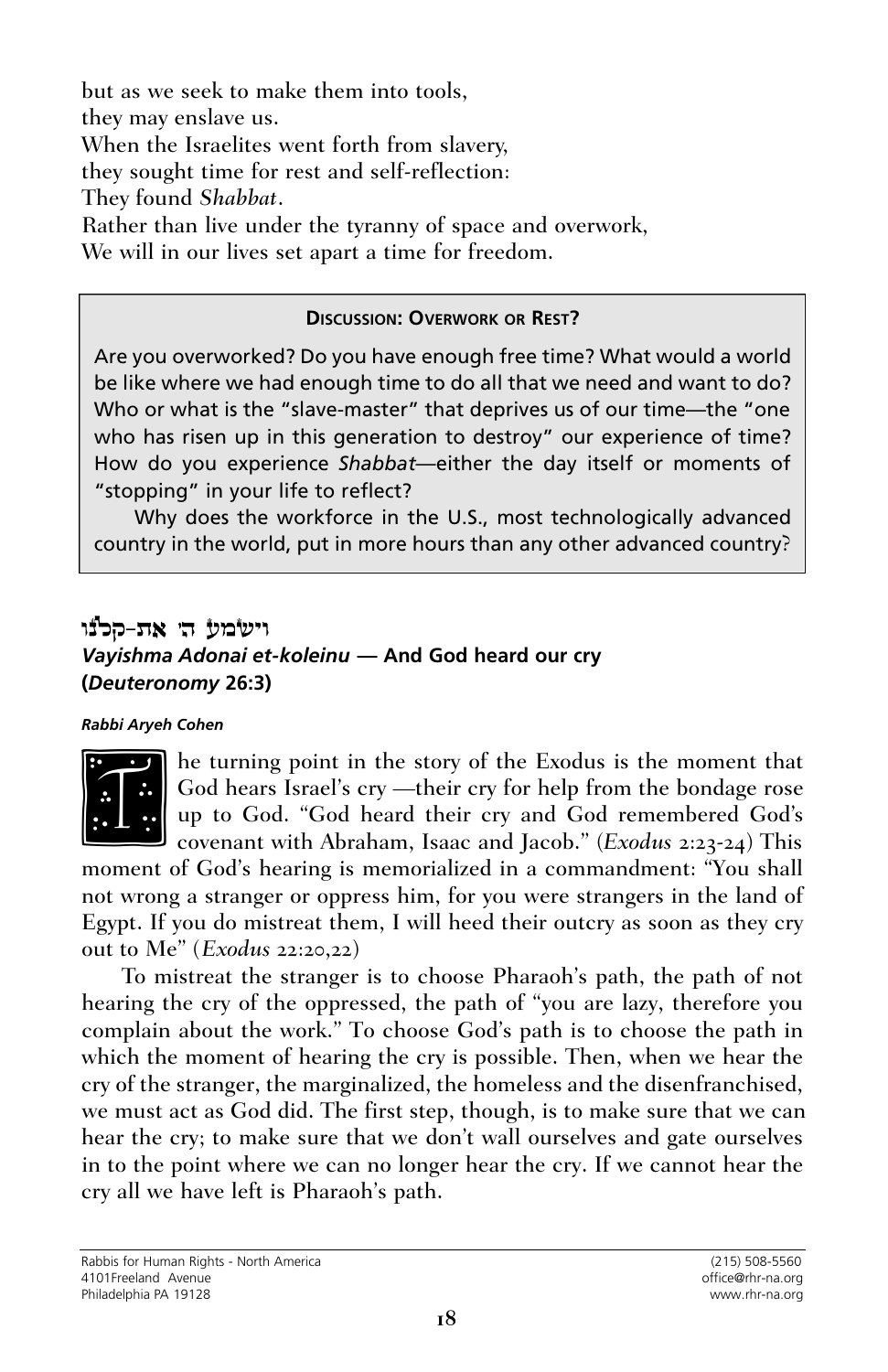## מוציא א מצו

### *MOTZI MATZAH*

**Blessing the Matzah**

### **Rabbi Levi Yitzchak of Berditchev at the** *Matzah* **Bakery**



t was practice of Rabbi Levi Yitzchak each Passover to supervise the bakeries of Berditchev. In addition to the *kashrut* of the *matzot*, he was concerned with the working conditions of the women and children employees. One year, observing that they

were being exploited, being forced to work from early morning until late at night, he approached the bakery owner. "Our enemies used to cause great consternation among our people," he said, "charging that we use non-Jewish blood to bake our *matzah*. Today, however, God knows and you know as well that this is a foolish lie. But among our many sins, I see that there are Jewish bakers who prepare their *matzah* with Jewish blood, with the blood of the poor Jewish women and children from whom, unfortunately, they squeeze out the last bit of strength."<sup>7</sup>

As we eat this *matzah*, the bread of affliction, we remember the conditions of the unseen workers who help to bring us food. We follow in the example of Rabbi Levi Yitzchak of Berditchev and acknowledge that the *kashrut* of our food also depends on the conditions of the workers who make it for us.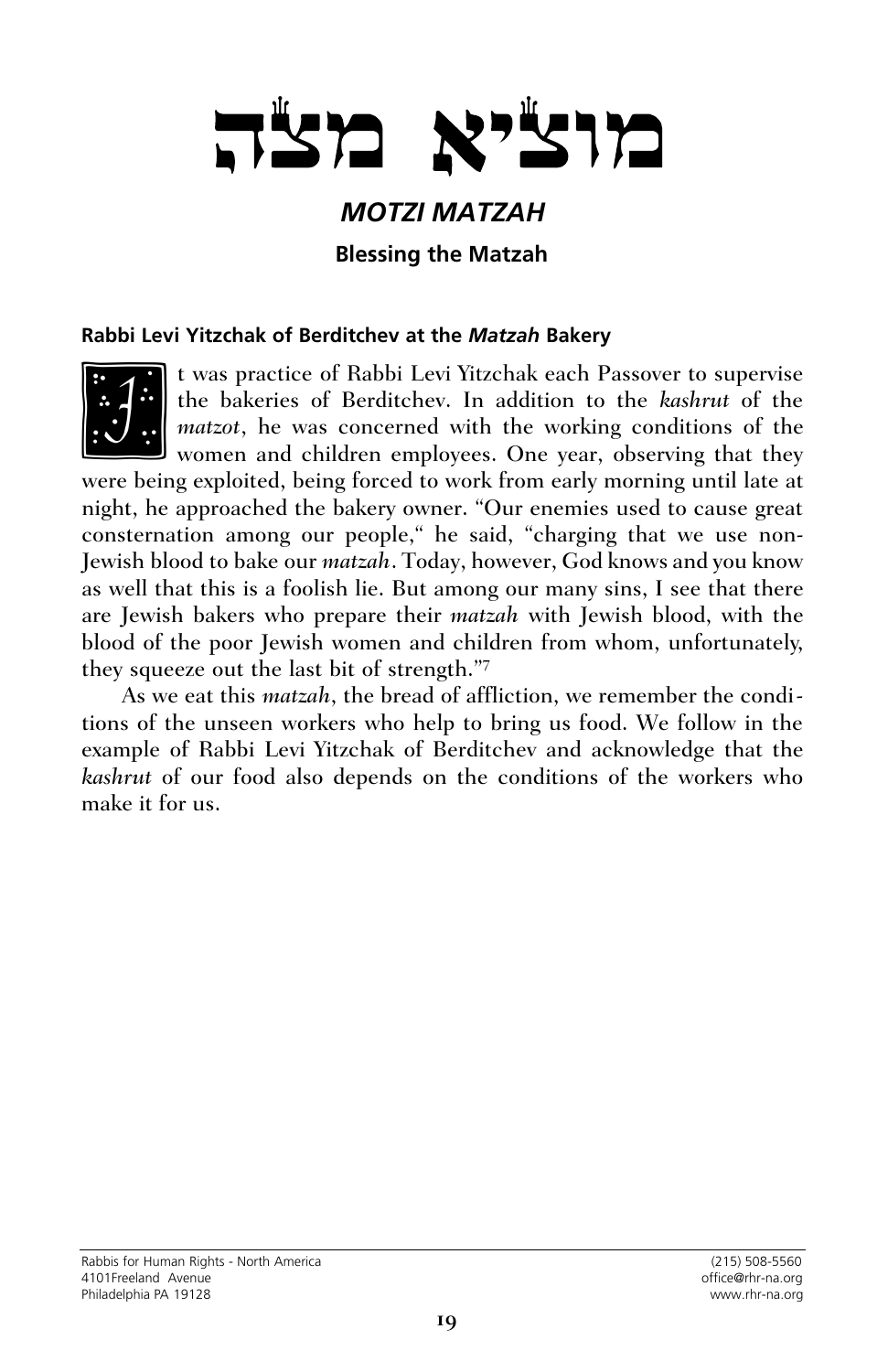



s we eat the bitter herb, we taste the bitterness of suffering. We remember our own times of oppression and suffering. We don't revel in our victimhood, or fall into the trap of turning from the victim into the oppressor. We also taste the bitterness of living in

a world where humans continue to create suffering for each other, often out of the motivation for economic gain. We know that to put profits before people is to deny that all people are made in the image of the Divine.

May this taste of bitterness inspire us to take actions that affirm the humanity of all peoples.

*Forgetfulness leads to exile, while memory is the secret of redemption. Baal Shem Tov*



### **The Hidden** *(Afikomen)*

**The** *Afikomen* **as** *Tzedakah*

*Phyllis Berman* 



nvite the children as a group to "steal" the *Afikomen*, to hide it, and then to bring it to the grown-ups. (They can only participate as a group, not competing one against the other.) Then invite them to let the grown-ups redeem it by naming one or two groups

to which the grown-ups will give *tzedakah*. (The children can also name causes to donate to.) We ask one grown-up to volunteer to remind the others after Pesach. After the grown-ups agree, the *Afikomen* is shared. After Pesach, the "reminder" calls everyone to give them the addresses of the recipient groups. Each participant chooses how much to give.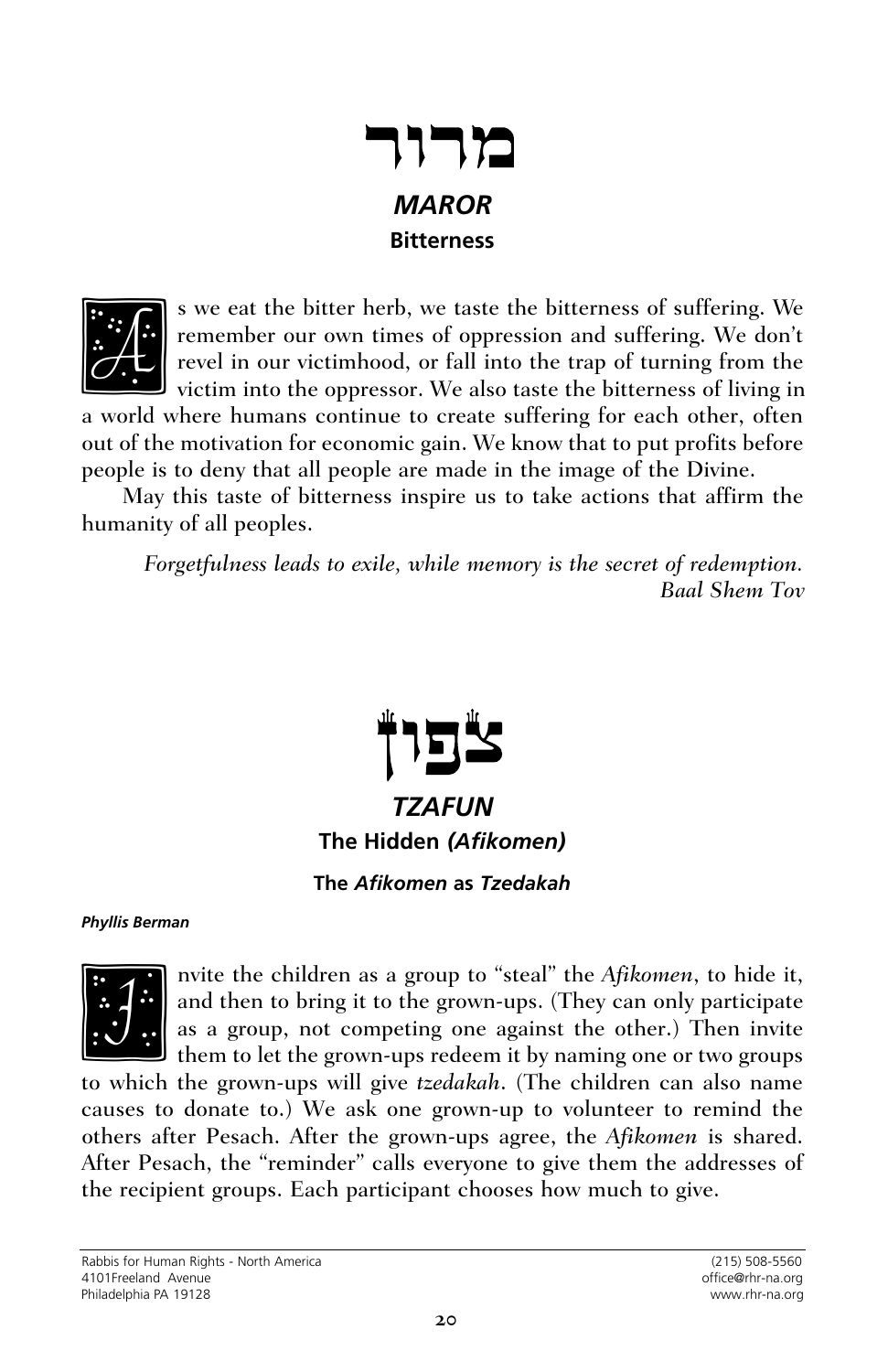

### **Grace after the Meal**

### *Rabbi Gerry Serotta*



n the spirit of asking questions at the Seder, the blessings and paradoxical statements of the *Birkat Hamazon* lead to other quandaries. The first blessing refers to God as the one who provides food for all ( / *hazan et hakhol*). How can

we pray this falsehood? Should we see it as a reminder that there is abundance for all available in the world but that human beings have messed up the distribution system? Or should we see it as a challenge to make it real in our society and in our own eating behaviors? Similarly we recite that we wish not to be dependent on human loans or handouts ( / *lo lidei matnat basar vadam*), but rather on the order of the world that God intended. What is that order and how do we make it so?

We bless you now Eternal One, The power and majesty in all. You gave us this food, you sustain our lives Through your grace, through your love, your compassion. You provide all the food that comes to us, Guiding and nourishing our lives. Now we hope and we pray, For a wondrous and great day, when no one in our world will lack bread or food to eat. We will work to help bring in that time When all who hunger will eat and be filled, Every human will know that yours is the power Sustaining all life and doing good for all. We bless you now Eternal One for feeding everything.

### *Adapted from the translation by Rabbi Burt Jacobson*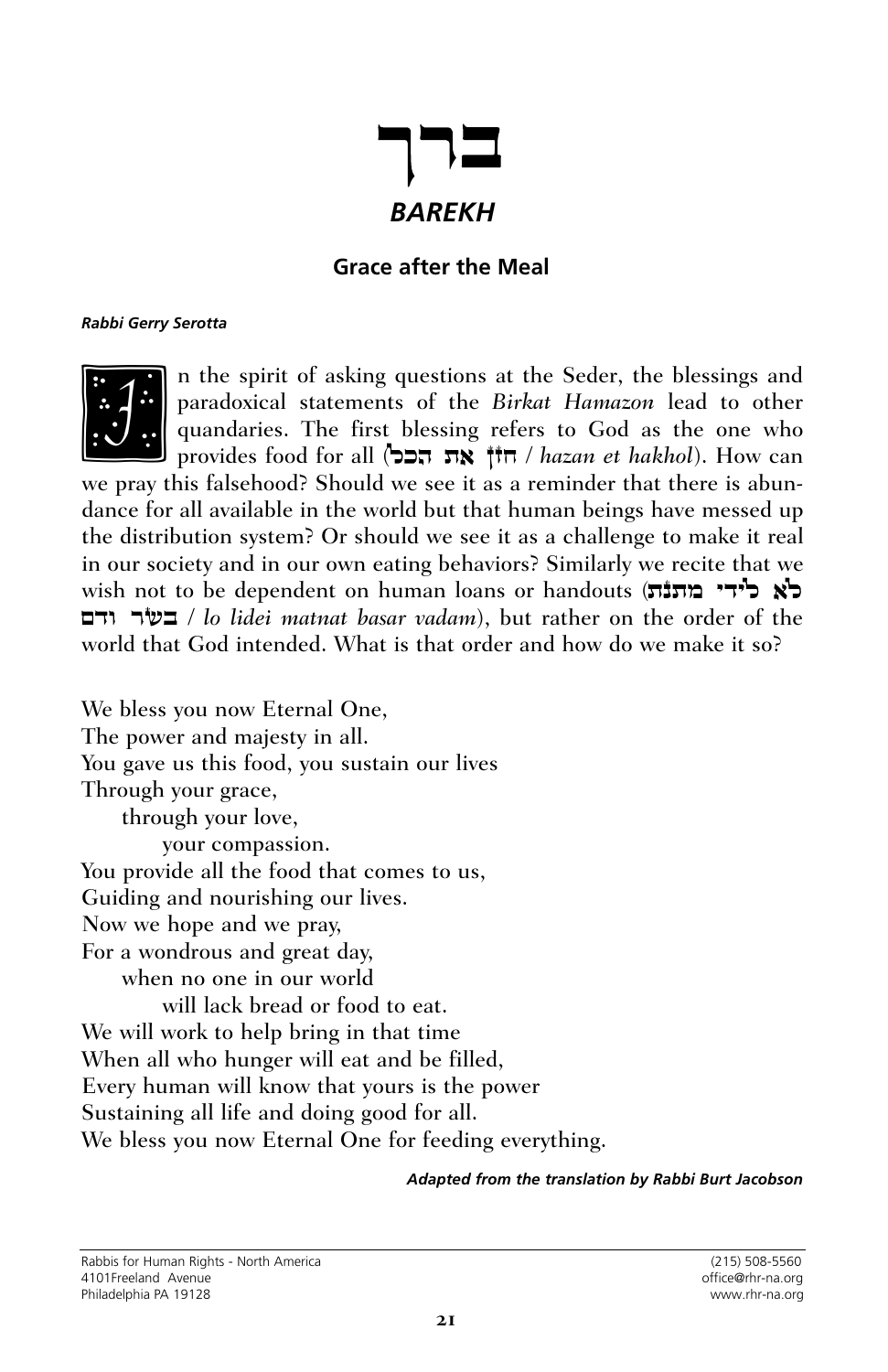

### *KOS ELIYAHU*

**Elijah's Cup**

*Marcia Cohn Spiegel*



ust before opening the door for Elijah, pass around Elijah's cup so that each person can add a drop of wine from their own cup. As you do so, say what you will do in the coming year to make the world a better place. Each year you can add in a report on the

success of what you promised the last year. The smallest children can participate with as much understanding as their elders.

### **SONG**

**/** *Anu Nitgaber:* We Shall Overcome

| אנו נתגבר           | Anu nitgaber            |
|---------------------|-------------------------|
| אנו נתגבר           | Anu nitgaber            |
| אנו נתגבר בבוא היום | Anu nitgaber b'vo hayom |
| אני מאמי†           | Ani ma'amin,            |
| באמונה שלמה         | B'emunah shleima        |
| שׂאנו נתגבר היום    | She'anu nitgaber hayom. |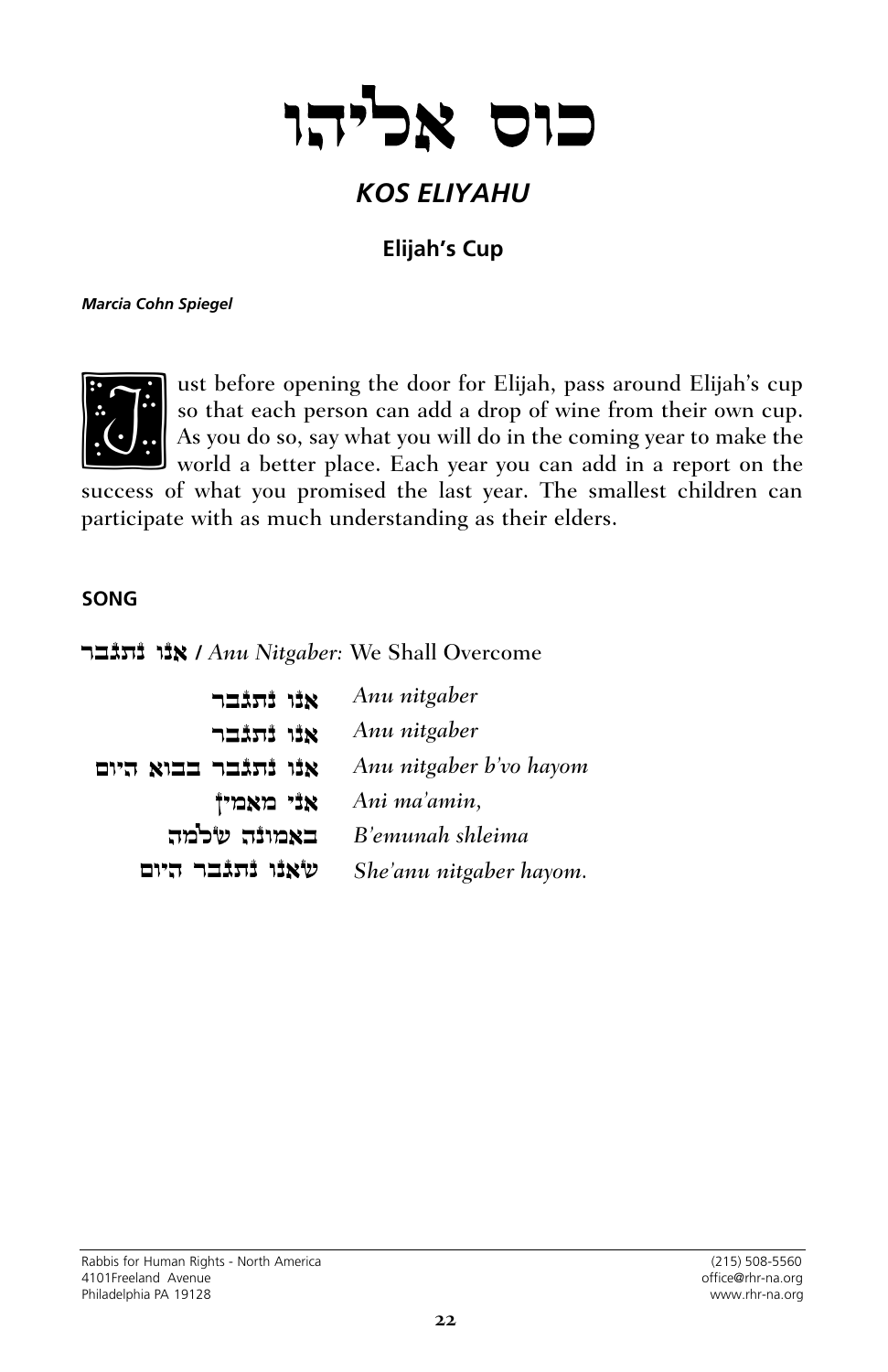

### **Song: This Land is Your Land** *Words and music by Woody Guthrie*

### Chorus:

This land is your land, this land is my land From California, to the New York Island From the redwood forest, to the gulf stream waters This land was made for you and me

As I was walking a ribbon of highway I saw above me an endless skyway I saw below me a golden valley This land was made for you and me Chorus

The sun comes shining as I was strolling The wheat fields waving and the dust clouds rolling The fog was lifting a voice come chanting This land was made for you and me Chorus

As I was walkin'—I saw a sign there And that sign said—no tress passin' But on the other side . . . it didn't say nothin! Now that side was made for you and me! Chorus

In the squares of the city—In the shadow of the steeple Near the relief office—I see my people And some are grumblin' and some are wonderin' If this land's still made for you and me.

Chorus (2x)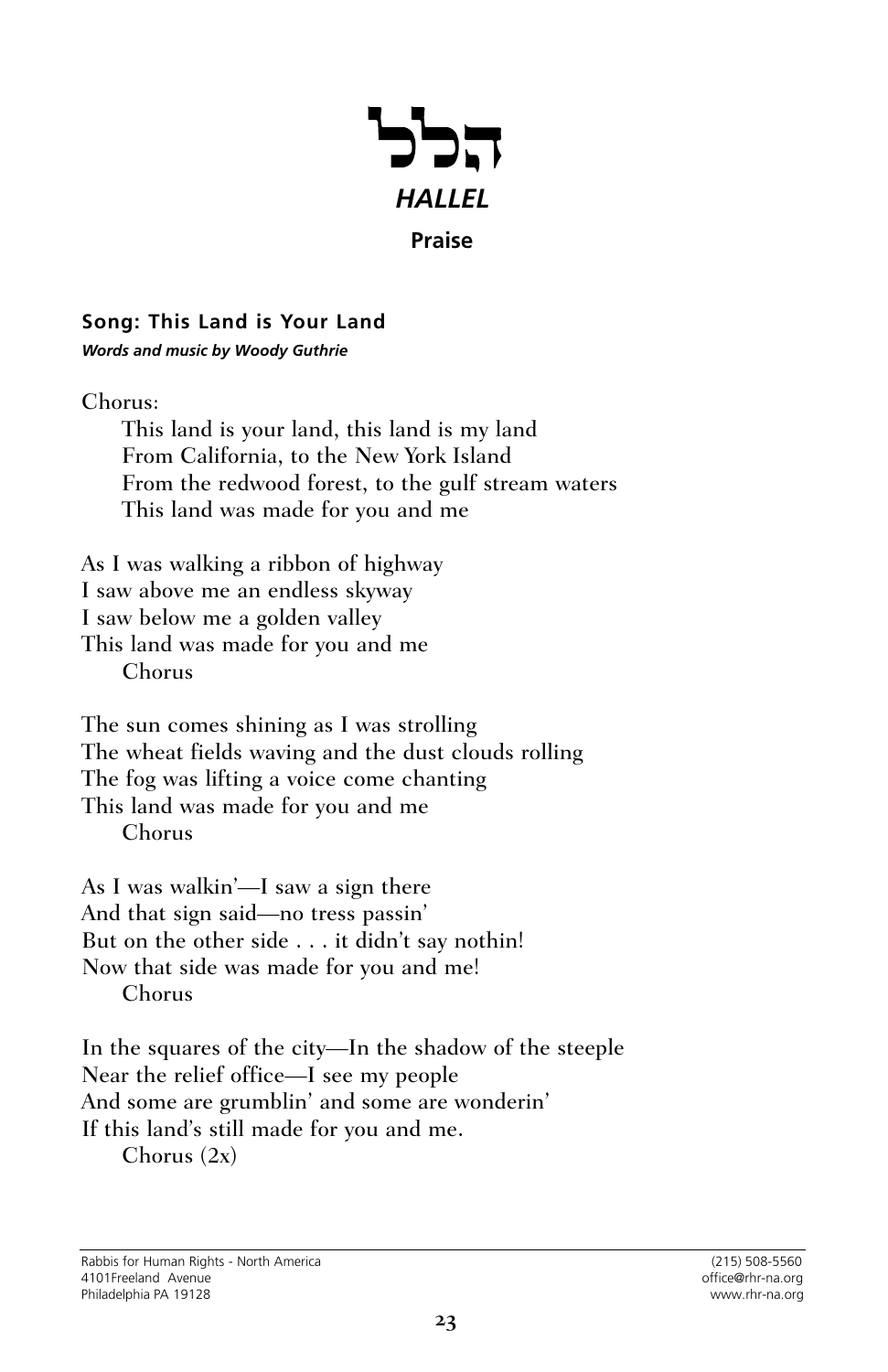# **GO AND LEARN, AND ACT**

### *Kipot* **from EMPAWR**

n recent years, trade liberalization has been permitting large corporations to compete with and overpower rural workers in the developing world. Desperate competition contributes to the unmanageable unemployment and urban poverty that give foreign investors leverage to exploit poor countries. EMPAWR is a nonprofit group that purchases apparel, including handmade *kipot*, from indigenous communities of rural Otavalo, Ecuador. The craftspeople work for themselves on their own terms, thereby helping preserve rural indigenous culture while combating exploitative corporate practices.  $\left[\begin{array}{c} \therefore \ \therefore \ \end{array}\right]$ 

You can purchase EMPAWR *kipot* for your home or community by emailing empowerment@empawr.org.

### **Visit web sites for more information**

### **On economic justice:**

www.ufenet.org

### **On foreign workers in Israel:**

http://forworkers.israel.net www.kavlaoved.org.il

### **On trafficking women:**

www.catwinternational.org

### **On water privatization:**

www.worldwater.org

### **On sweatshops:**

www.uniteunion.org www.sweatshops.org

### **On corporate responsibility:**

www.poclad.org www.icrr.org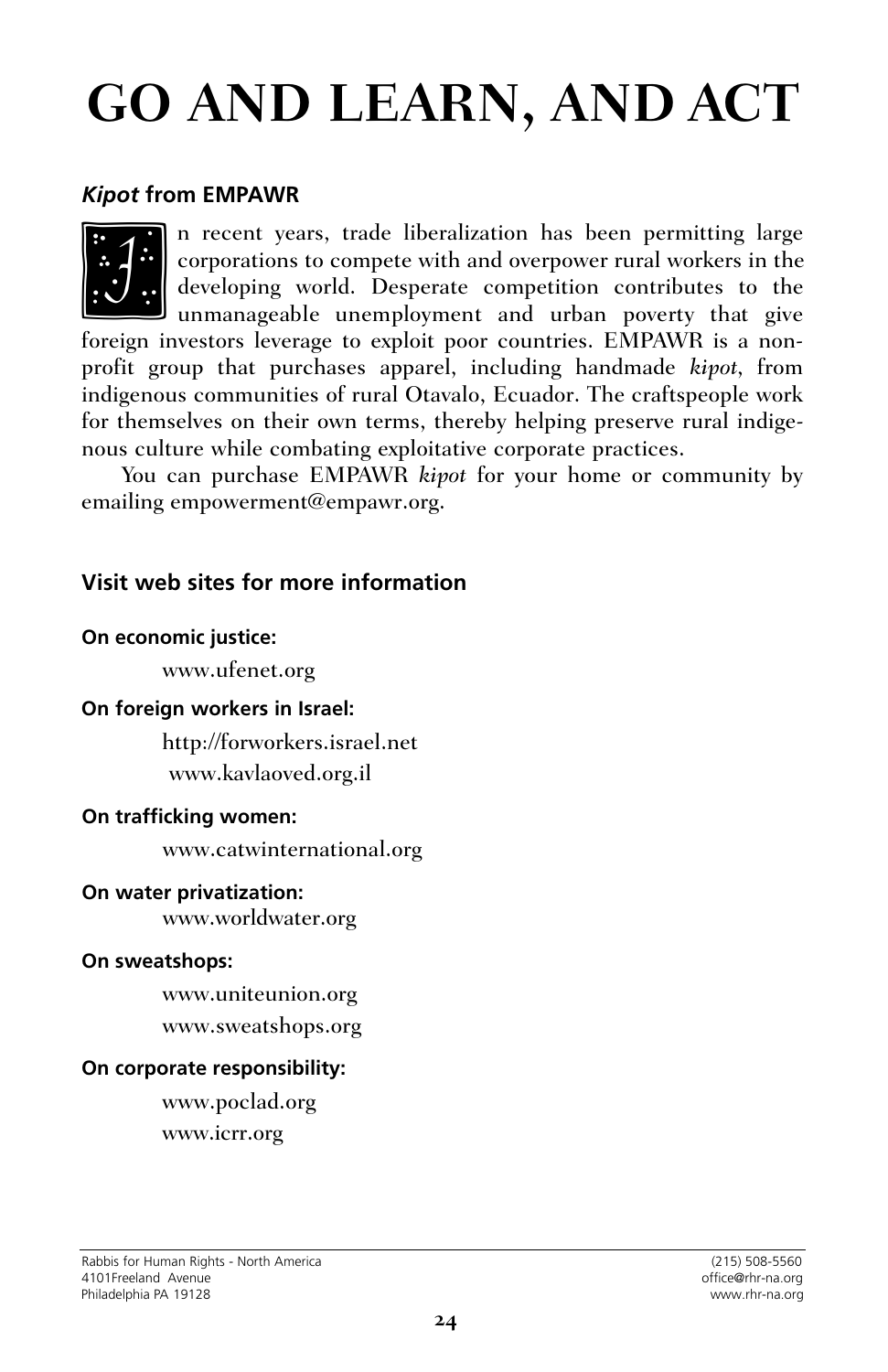### **NOTES**

- 1 http://www.newint.org/issue337/currents.htm
- *2* Heschel, Abraham Joshua. *The Insecurity of Freedom: Essays on Human Existence* . New York: Schocken Books, 1972, pp. 101-3.
- 3 *The Sefas Emes Haggadah*. Collected and rendered into English by Simcha Leib Grossbard. Jerusalem & New York: Targum/Feldheim, 1995, p. 93
- 4 http://www.state.nj.us/treasury/news/2002/p20702a.html
- 5 *Passover Haggadah: The Feast of Freedom*, Ed. Rachel Anne Rabinowicz. New York: The Rabbinical Assembly, 1982.
- 6 *A Night of Questions: A Passover Haggadah*. Ed. Rabbi Joy Levitt and Rabbi Michael Strassfeld. Philadelphia: Reconstructionist Press, 2001.
- 7 Justman, Moshe Bunem. *Fun Unser Alten Oitzer*. Transl. Rabbi Edward Zerin.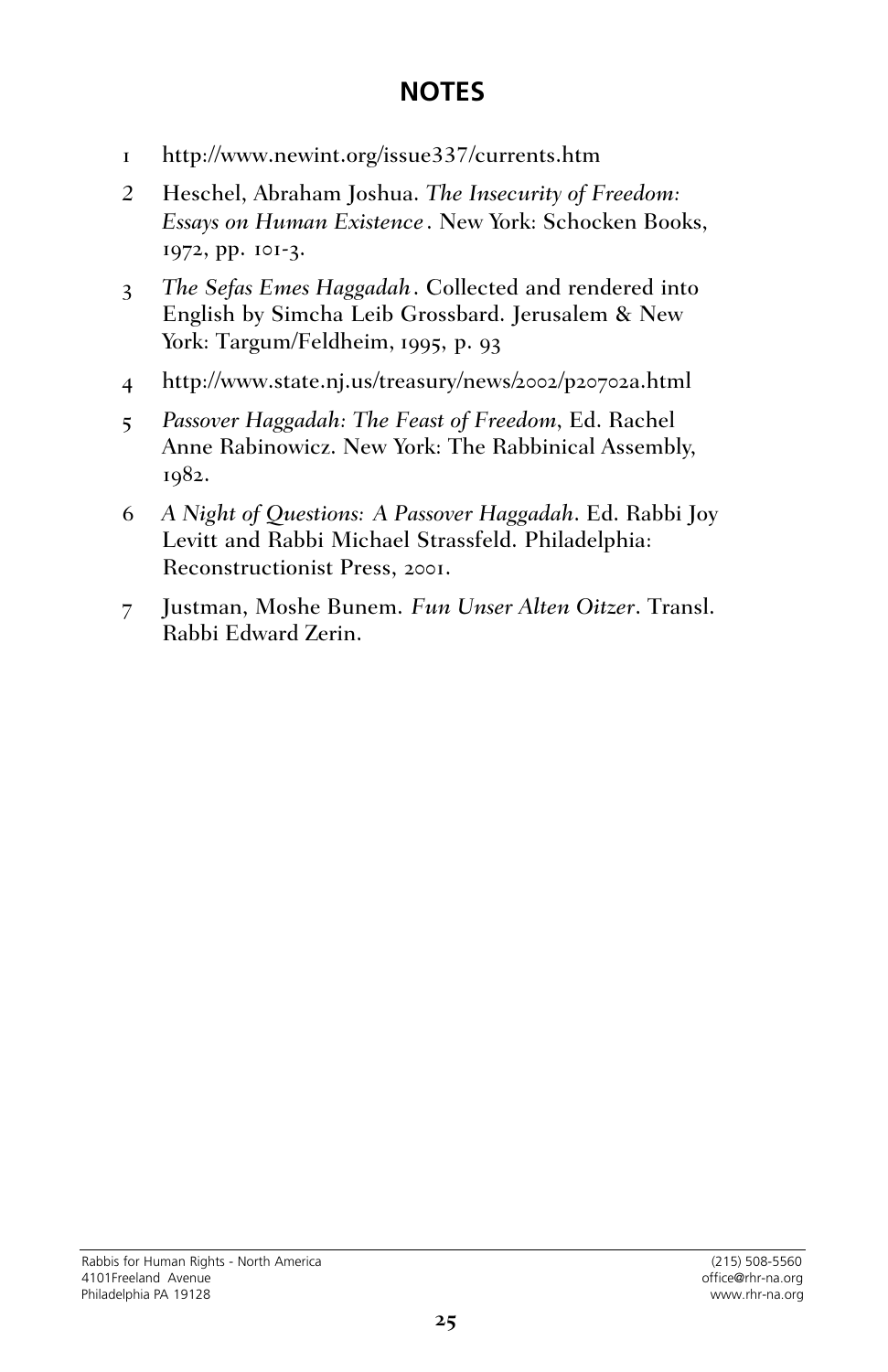### **Rabbis for Human Rights - Israel**

Rabbi David Forman, Founding &Current Chair Rabbi Arik Ascherman, Executive Director Rabbi Ehud Bandel, Founding Executive Director Rabbi Michael Schwartz, Rosh, RHR Yeshiva for Human Rights Yaacov Rosenberg, Assistant Director, RHR Naveh Hefetz, Educational Director

Lilach Tchelenov, Educational Program Writer

### **Steering Committee**

Rabbi Mauricio Balter Rabbi Lee Diamond Rabbi Shaul Feinberg Rabbi Yehiel Grenimann Rabbi Benjamin Hollander Rabbi Naamah Kelman Rabbi Amy Klein Rabbi Jeremy Milgrom Rabbi Yosef Miller Rabbi Isaac Newman Rabbi Uri Regev Rabbi Bob Samuels Rabbi Ma'ayan Turner Rabbi Max Warschawski Rabbi Levi Weiman-Kelman Rabbi Herbert Weinberg Galia Sadan, student, HUC-JR Floriane Chinsky, student, Schechter Institute

### **Steering Committee Rabbis for Human Rights - North America**

Rabbi Gerry Serotta, Co-Chair Rabbi SharonKleinbaum, Co-Chair Rabbi Brian Walt, Executive Director Rabbi Edward Feld Rabbi Joyce Galaski Rabbi Roberto Graetz Rabbi Mordecai Liebling Rabbi Rebecca Lillian Rabbi Harry Manhoff Rabbi Andy Vogel Rabbi Arthur Waskow Rabbi Sheila Peltz Weinberg Rabbi Simkha Y. Weintraub Brent Spodek, student, JTS Alana Suskin, student, UJ

### **Honorary Advisory Council Rabbis for Human Rights - North America (in formation)**

Rabbi Brad Artson Rabbi Elliot Dorff Rabbi Amy Eilberg Rabbi David Ellenson Rabbi Arthur Green Rabbi David Teutsch

### **Rabbinic Cabinet Rabbis for Human Rights - North America (in formation)**

Rabbi Michael Barenbaum Rabbi Binyamin Biber Rabbi Elizabeth Bolton Rabbi Herbert Brockman Rabbi David Cohen Rabbi Lucy Dinner Rabbi Tirzah Firestone Rabbi Nancy Flam Rabbi Dayle Friedman Rabbi Ronne Friedman Rabbi Robert Gan Rabbi Shai Gluskin

Rabbi Rosalind Gold Rabbi Arthur Green Rabbi Earl Grollman Rabbi Marc Gruber Rabbi Eric Gurvis Rabbi Donald Heskins Rabbi Richard Jacobs Rabbi Debora Newman Kamin Rabbi Joanna Katz Rabbi James Kaufman Rabbi Stephen Klein Rabbi Allen Krause

Rabbi Michael Lerner Rabbi Robert Levine Rabbi Shelly Lewis Rabbi Ellen Lippman Rabbi Jeffrey Roth Rabbi Barry Schwartz Rabbi Amy Schwartzman Rabbi Judy Shanks Rabbi David Shneyer Rabbi Alvin Sugarman Rabbi Carla Theodore Rabbi Dan Zemel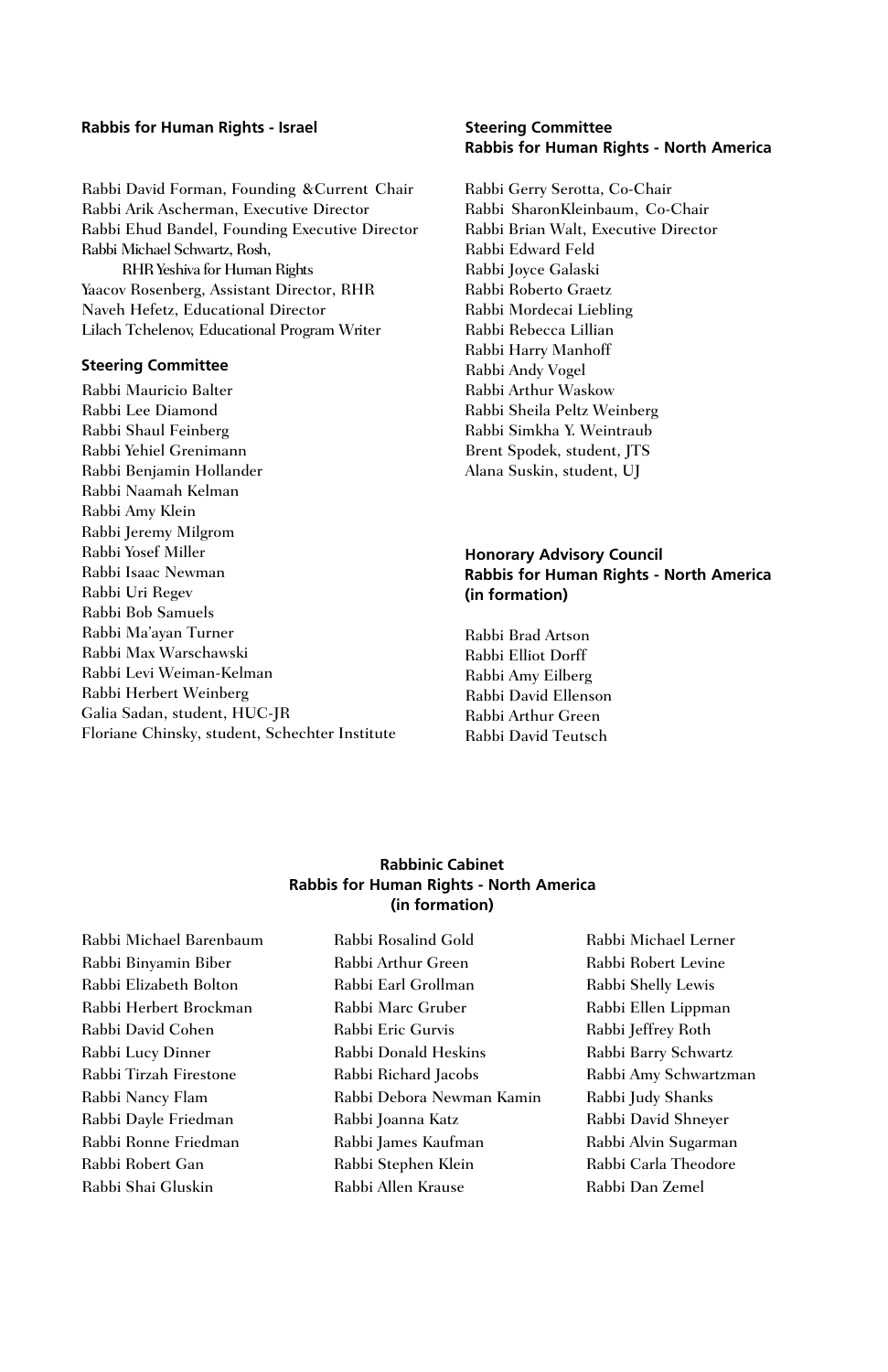### **YOU CAN MAKE A DIFFERENCE!**

*I am interested in supporting the rabbis of Rabbis for Human Rights in Israel by becoming a supporter of Rabbis for Human Rights - North America*

| <b>Name</b>                                                                                                                                                                                                                    |                                                                                                        |  |
|--------------------------------------------------------------------------------------------------------------------------------------------------------------------------------------------------------------------------------|--------------------------------------------------------------------------------------------------------|--|
| Address and the state of the state of the state of the state of the state of the state of the state of the state of the state of the state of the state of the state of the state of the state of the state of the state of th |                                                                                                        |  |
|                                                                                                                                                                                                                                |                                                                                                        |  |
| Email <b>Executive Email</b>                                                                                                                                                                                                   |                                                                                                        |  |
|                                                                                                                                                                                                                                | Congregation or Faith Community (if applicable) _____________                                          |  |
| Please indicate your level of support below:<br>Shomrey Mishpat/Rabbinic Cabinet:                                                                                                                                              |                                                                                                        |  |
| <b>Guardians of Justice:</b>                                                                                                                                                                                                   | Rabbis who contribute or raise \$1,000 or more.<br>Supporters who contribute or raise \$1,000 or more. |  |
| <b>Rodfey Mishpat/Advisory Council</b>                                                                                                                                                                                         | Supporters who contribute or raise \$360 or more.                                                      |  |
| <b>Dorshey Mishpat/Donors Circle:</b>                                                                                                                                                                                          | Supporters who contribute \$180 or more.                                                               |  |
| <b>Ohavey Mishpat/Supporters:</b>                                                                                                                                                                                              | Supporters who contribute \$36 or more.                                                                |  |
|                                                                                                                                                                                                                                | WE ARE A TAX-EXEMPT CHARITABLE ORGANIZATION                                                            |  |
|                                                                                                                                                                                                                                | Please see reverse side for more options for involvement and support,<br>and for mailing information.  |  |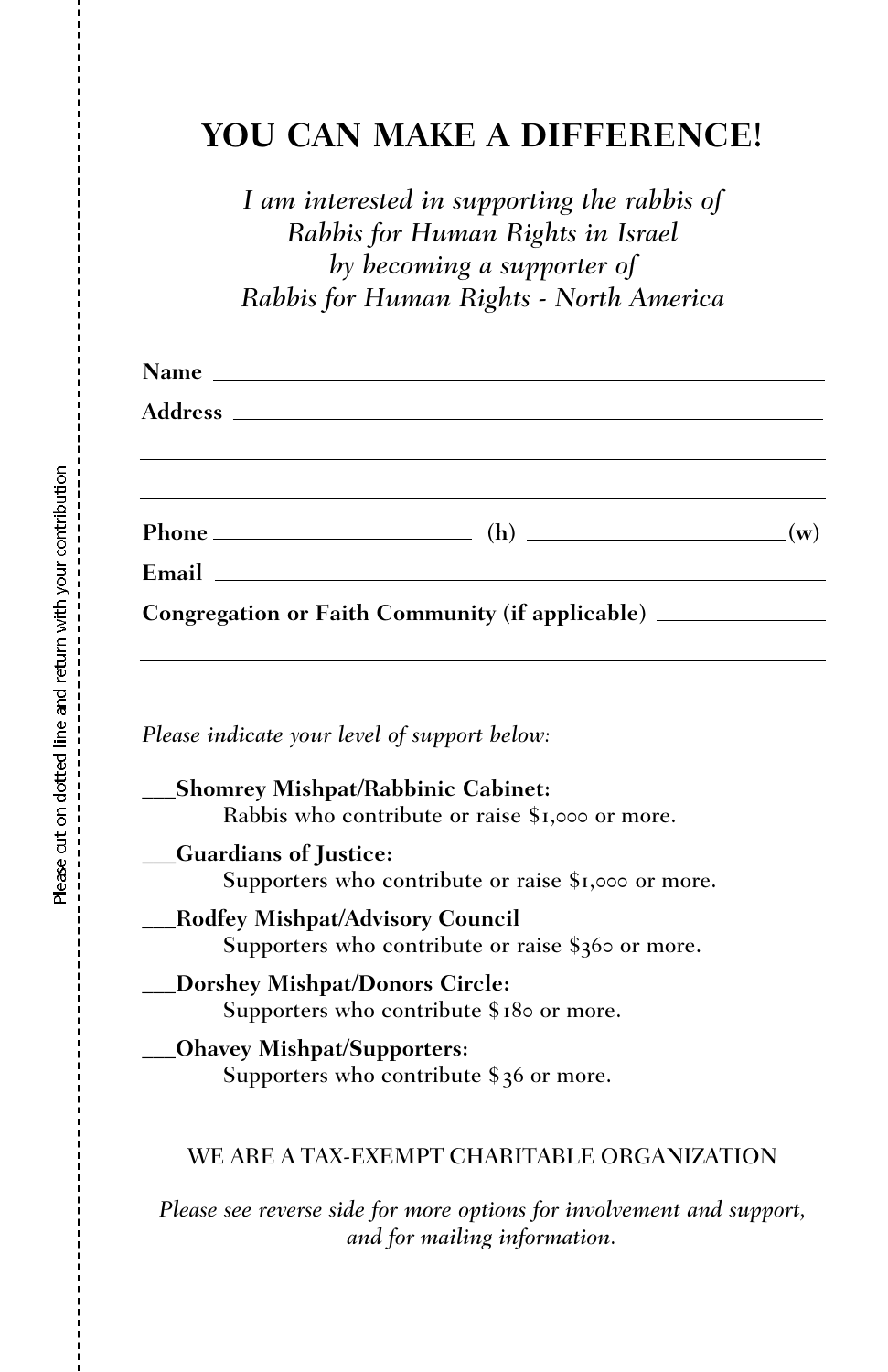### **In addition to supporting Rabbis for Human Rights:**

### **I would like to be active by:**

\_\_\_participating in a local Friends of RHR group or a local Rabbinic RHR group.

by suggesting that you send information about Rabbis for Human Rights to the following individuals/organizations/foundations.

\_\_\_by inviting a speaker from Rabbis for Human Rights to my community.

**\_\_\_**other

### **I would like to purchase:**

- \_\_\_ copies of the RHR-NA *Pesach Haggadah Supplement* at a cost of \$18 per copy.
- \_\_\_ copies of the RHR-NA *High Holy Day Rabbinic Resource Packet* at a cost of \$18 per copy.
- \_\_\_ copies of the RHR-NA *Haggadah for Tu B'Shvat* at a cost of \$18 per copy.
- \_\_\_ copies of the RHR video at a cost of \$20 per copy (available by September 2003).

### **I would like to make an additional contribution of \$\_\_\_\_\_\_\_**

- \_\_\_for Palestinian humanitarian relief (food, medical needs).
- \_\_\_for aid to Israeli victims of terror
- \_\_\_for the Olive Tree Campaign.
- to rebuild demolished homes.

Please send separate checks for membership and any designated contributions or purchases. Mail your checks with this form to:

> **Rabbis for Human Rights - North America 4101 Freeland Avenue Philadelphia, PA 19128**

Please make checks out to: Rabbis for Human Rights North America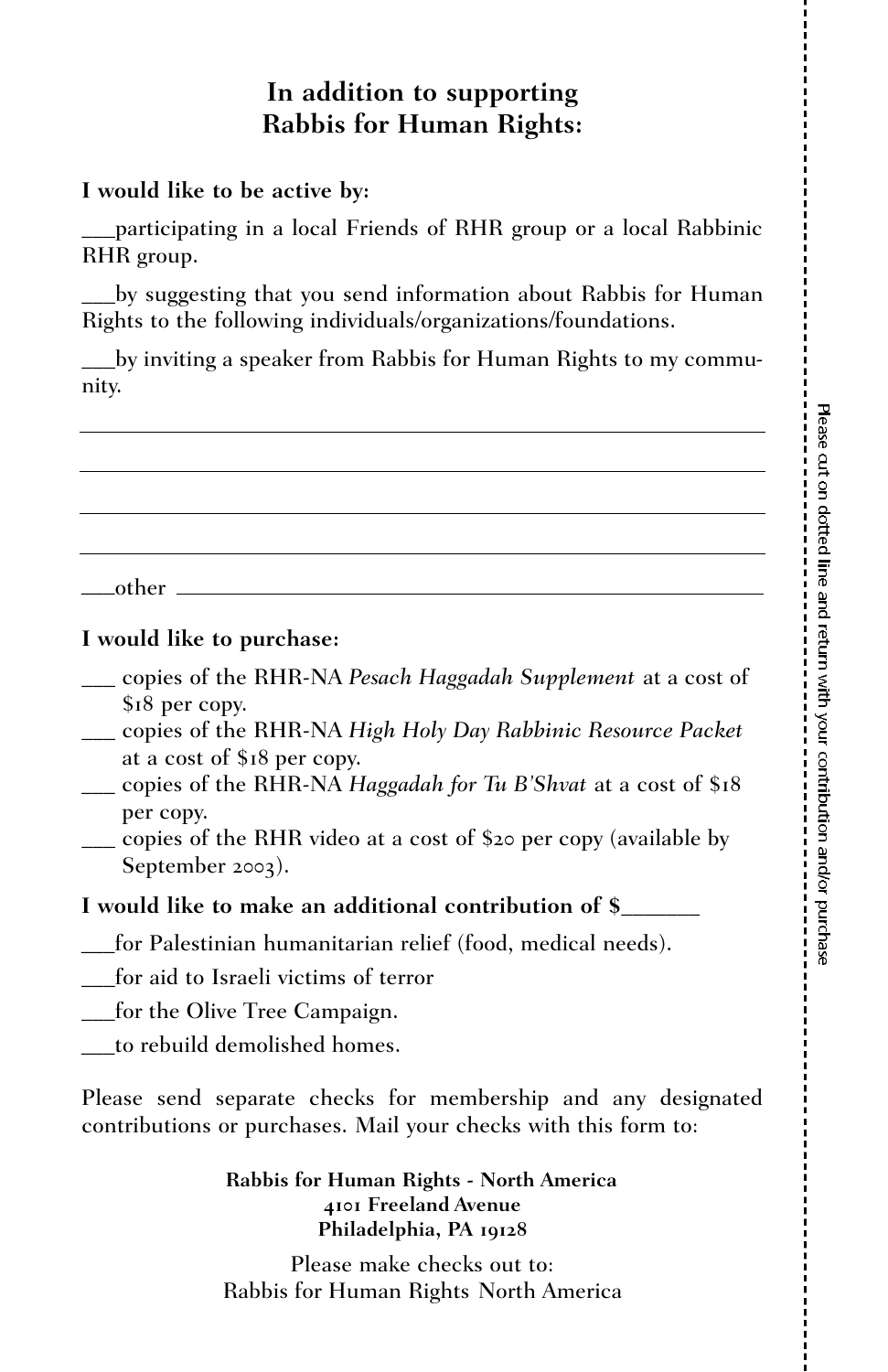### **Rabbis for Human Rights - North America**

Rabbis for Human Rights - North America is a multi-denominational rabbinical organization that gives voice in the American Jewish community and beyond to the tradition of human rights in Judaism. The primary goal of Rabbis for Human Rights North America is to provide moral and material support for Rabbis for Human Rights in Israel, the only multi-denominational religious organization that advocates for human rights for all in Israel.

Founded in 2002, Rabbis for Human Rights - North America has become a national organization with the support of prominent rabbis from all the movements of Judaism and widespread support in the American Jewish community and beyond. In its first year, Rabbis for Human Rights North America produced educational and liturgical materials on Judaism and Human Rights . Rabbis for Human Rights provides American Jews with a Jewish religious organization through which to be become human rights advocates as an expression of our love for Israel and our commitment to Jewish values.

### **Rabbis for Human Rights - Israel**

Rabbis for Human Rights - Israel is the only organization in Israel today concerned specifically with giving voice to the Jewish tradition of human rights. In a country where Judaism is a powerful force often associated with intolerant and uncompromising beliefs and behaviors, Rabbis for Human Rights teaches a different understanding of the Jewish tradition. Rabbis for Human Rights is also the only Israeli rabbinic organization comprised of Reform, Orthodox, Conservative and Reconstructionist rabbis and students.

Founded in 1988, in 1993RABBIS for Human Rights received the Speaker of the Knesset's Award for the Quality of Life for its work contribution to enhancing the rule of law and democratic values in Israeli society, protecting human rights, and encouraging tolerance and mutual respect. Rabbis for Human Rights is the rabbinic voice of conscience in Israel.